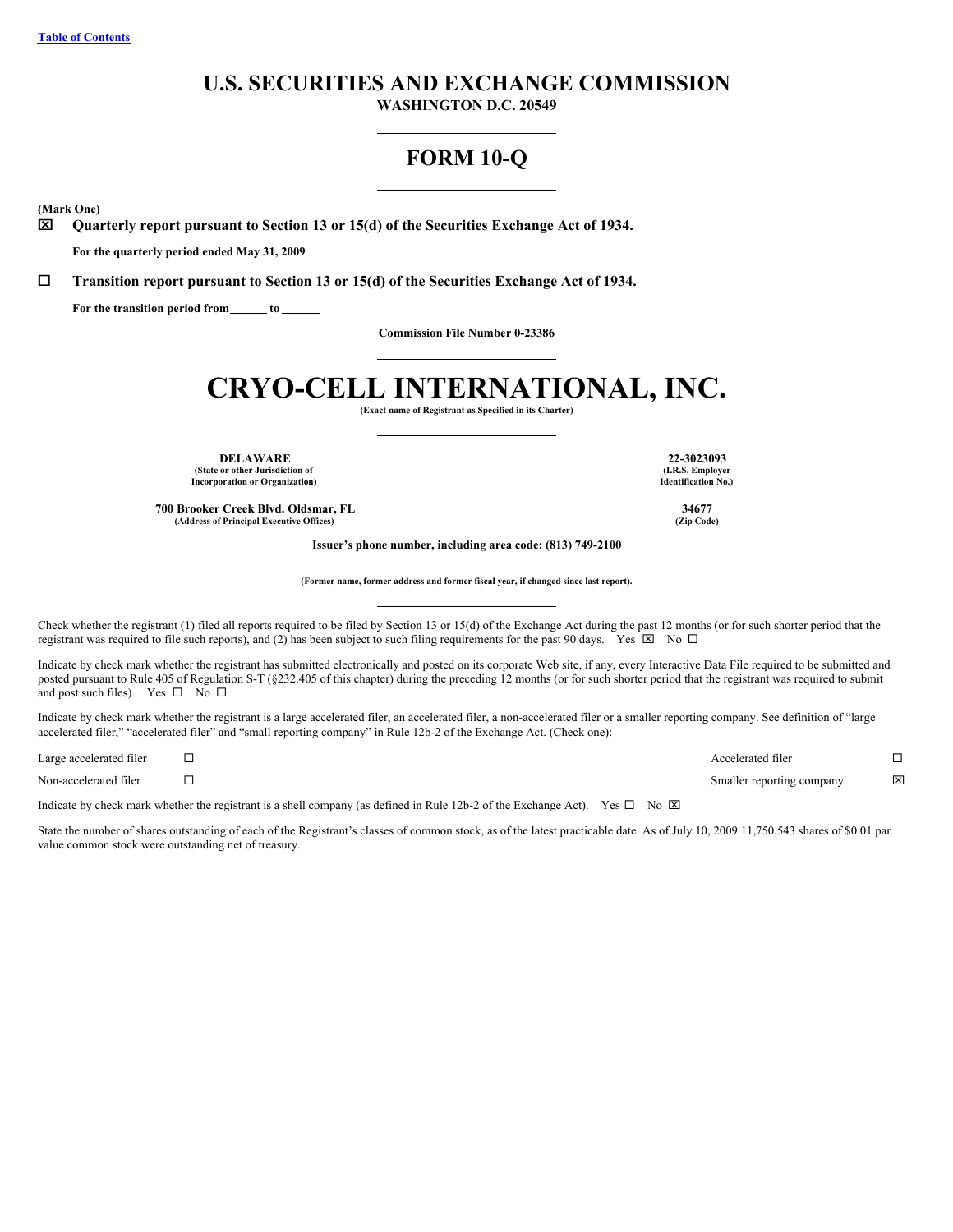# <span id="page-1-0"></span>**TABLE OF CONTENTS**

| <b>PART I - FINANCIAL INFORMATION (UNAUDITED)</b>                                                    | PAGE |
|------------------------------------------------------------------------------------------------------|------|
| <b>Item 1. Financial Statements</b>                                                                  |      |
|                                                                                                      |      |
| <b>Consolidated Balance Sheets</b>                                                                   | 3    |
| Consolidated Statements of Operations and Comprehensive Income (Loss)                                | 4    |
| <b>Consolidated Statements of Cash Flows</b>                                                         | 5    |
| <b>Notes to Consolidated Financial Statements</b>                                                    | 6    |
| <u>Item 2. Management's Discussion and Analysis of Financial Condition and Results of Operations</u> | 14   |
| <b>Item 3. Quantitative and Qualitative Disclosures about Market Risk</b>                            | 23   |
| <b>Item 4. Controls and Procedures</b>                                                               | 24   |
| <b>PART II - OTHER INFORMATION</b>                                                                   |      |
| <b>Item 1. Legal Proceedings</b>                                                                     | 25   |
| <b>Item 1A. Risk Factors</b>                                                                         | 25   |
| <b>Item 2. Unregistered Sales of Equity Securities and Use of Proceeds</b>                           | 25   |
| <b>Item 3. Defaults Upon Senior Securities</b>                                                       | 25   |
| <b>Item 4. Submission of Matters to a Vote of Security Holders</b>                                   | 25   |
| <b>Item 5. Other Information</b>                                                                     | 25   |
| <b>Item 6. Exhibits</b>                                                                              | 26   |
| <b>SIGNATURES</b>                                                                                    | 27   |
| 2                                                                                                    |      |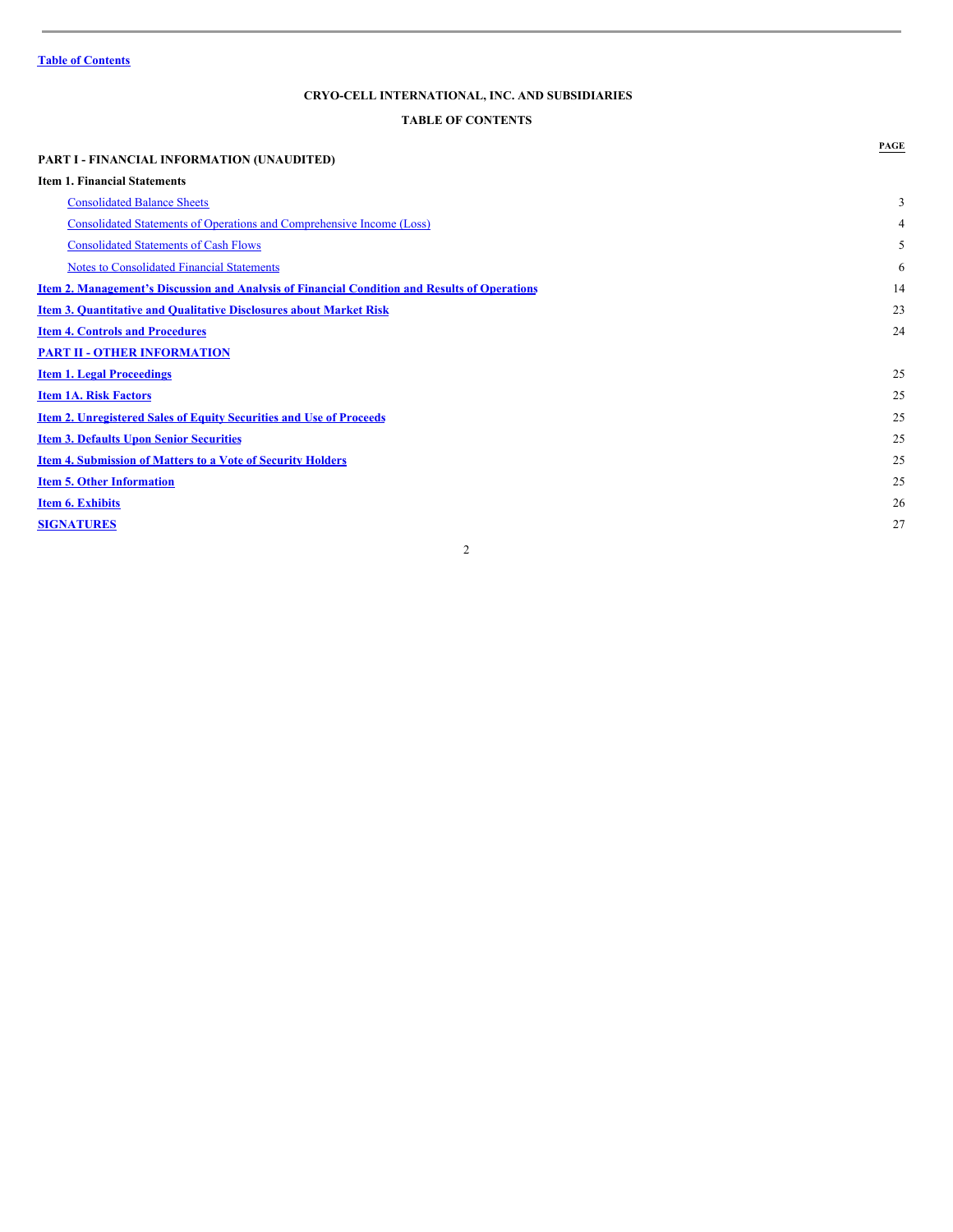<span id="page-2-0"></span>CONSOLIDATED BALANCE SHEETS

|                                                                                                                      | May 31,<br>2009<br>(unaudited) | November 30,<br>2008 |
|----------------------------------------------------------------------------------------------------------------------|--------------------------------|----------------------|
| <b>ASSETS</b>                                                                                                        |                                |                      |
| <b>Current Assets</b>                                                                                                |                                |                      |
| Cash and cash equivalents                                                                                            | \$5,154,539                    | \$3,566,366          |
| Restricted cash                                                                                                      | 200,000                        | 200,000              |
| Marketable securities and other investments                                                                          | 1,160,000                      | 1,125,000            |
| Accounts receivable and advances (net of allowance for doubtful accounts of \$1,017,442 and \$766,524, respectively) | 1,941,506                      | 1,906,715            |
| Deferred tax assets                                                                                                  | 21,000                         | 21,000               |
| Prepaid expenses and other current assets                                                                            | 793,237                        | 521,041              |
| Total current assets                                                                                                 | 9,270,282                      | 7,340,122            |
| <b>Property and Equipment-net</b>                                                                                    | 2,296,804                      | 2,570,597            |
| <b>Other Assets</b>                                                                                                  |                                |                      |
| Marketable securities and other investments                                                                          | 6,404                          | 6,404                |
| Note receivable                                                                                                      | 90.976                         | 89,411               |
| Investment in Saneron CCEL Therapeutics, Inc.                                                                        | 684,000                        | 684,000              |
| Deposits and other assets                                                                                            | 326,530                        | 282,122              |
| Total other assets                                                                                                   | 1,107,910                      | 1,061,937            |
| Total assets                                                                                                         | \$12,674,996                   | \$10,972,656         |
| <b>LIABILITIES AND STOCKHOLDERS' DEFICIT</b>                                                                         |                                |                      |
| <b>Current Liabilities</b>                                                                                           |                                |                      |
| Accounts payable                                                                                                     | <sup>S</sup><br>653,708        | 835,670<br>\$        |
| Accrued expenses                                                                                                     | 1,456,799                      | 1,226,045            |
| Deferred revenue                                                                                                     | 4,800,485                      | 4,609,291            |
| Total current liabilities                                                                                            | 6,910,992                      | 6,671,006            |
| <b>Other Liabilities</b>                                                                                             |                                |                      |
| Deferred revenue                                                                                                     | 7,235,675                      | 7,126,257            |
| Deferred tax liabilities                                                                                             | 21,000                         | 21,000               |
| Long-term liability-revenue sharing agreements                                                                       | 3,750,000                      | 3,750,000            |
| Deferred consulting obligation                                                                                       | 335,489                        | 382,847              |
| Total other liabilities                                                                                              | 11,342,164                     | 11,280,104           |
| Commitments and Contingencies (Note 3)                                                                               |                                |                      |
| <b>Stockholders' Deficit</b>                                                                                         |                                |                      |
| Preferred stock (\$.01 par value, 500,000 authorized and none issued)                                                |                                |                      |
| Common stock (\$.01 par value, 20,000,000 authorized; 11,750,543 as of May 31, 2009 and November 30, 2008 issued and |                                |                      |
| outstanding)                                                                                                         | 117,505                        | 117,505              |
| Additional paid-in capital                                                                                           | 24,814,988                     | 24,682,328           |
| Treasury stock, at cost                                                                                              | (807,020)                      | (807,020)            |
| Accumulated other comprehensive loss                                                                                 | (94, 055)                      | (94, 055)            |
| Accumulated deficit                                                                                                  | (29,609,578)                   | (30,877,212)         |
| Total stockholders' deficit                                                                                          | (5,578,160)                    | (6,978,454)          |
| Total liabilities and stockholders' deficit                                                                          | \$12,674,996                   | \$10,972,656         |

The accompanying notes are an integral part of these consolidated financial statements.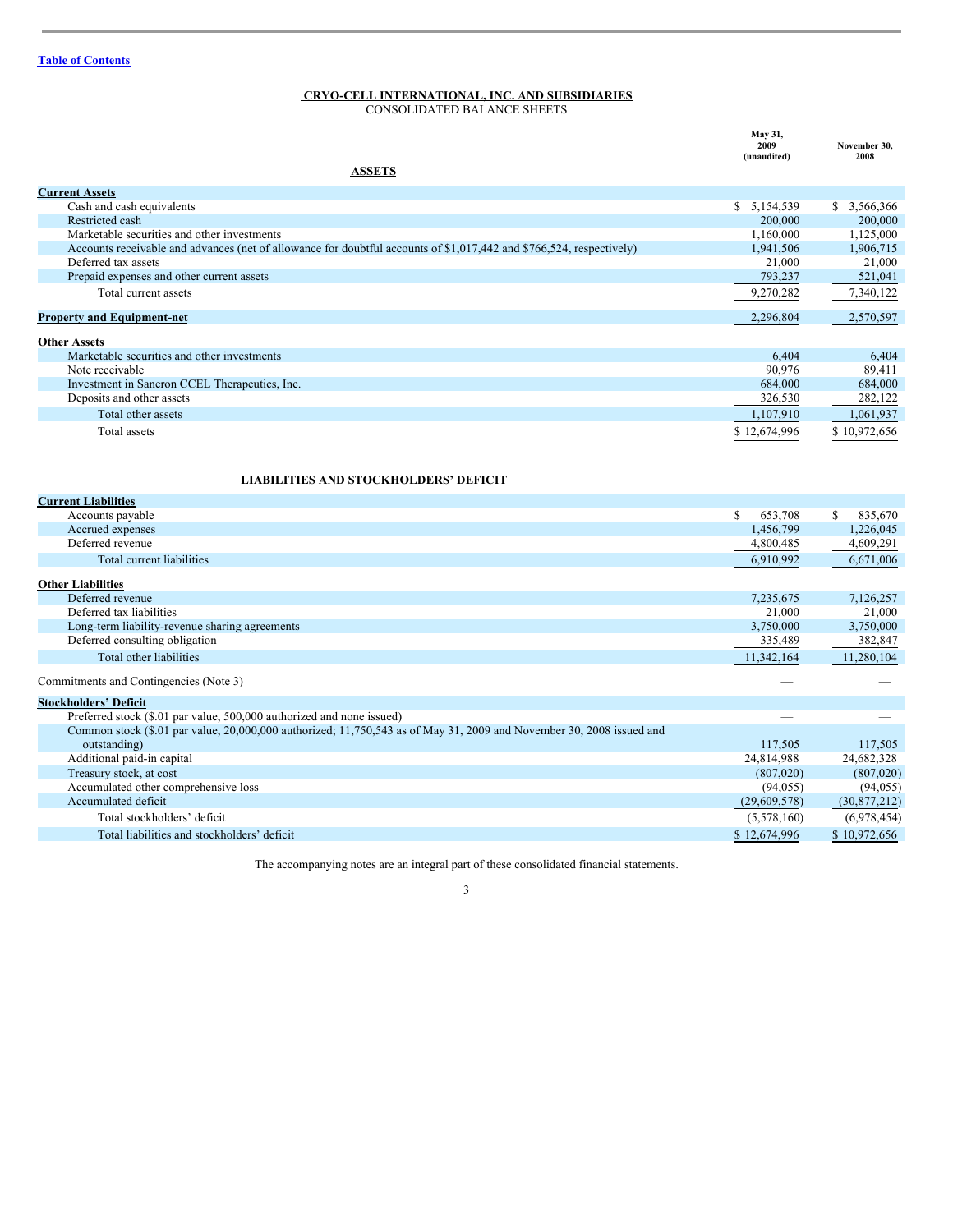<span id="page-3-0"></span>CONSOLIDATED STATEMENTS OF OPERATIONS AND COMPREHENSIVE INCOME (LOSS)

(Unaudited)

|                                                                           |                 | <b>Three Months Ended</b> | <b>Six Months Ended</b> |                 |
|---------------------------------------------------------------------------|-----------------|---------------------------|-------------------------|-----------------|
|                                                                           | May 31,<br>2009 | May 31,<br>2008           | May 31,<br>2009         | May 31,<br>2008 |
| Revenue                                                                   | \$4,241,904     | \$4,515,491               | \$ 8,106,861            | \$8,685,807     |
| <b>Costs and Expenses:</b>                                                |                 |                           |                         |                 |
| Cost of sales                                                             | 1,175,342       | 1,620,776                 | 2,285,032               | 3,065,849       |
| Marketing, general & administrative expenses                              | 2,217,801       | 3,005,845                 | 4,313,044               | 5,741,085       |
| Research, development and related engineering                             | 32,680          | 49,081                    | 58,320                  | 93,782          |
| Impairment of marketable securities                                       |                 | 32,940                    |                         | 32,940          |
| Depreciation and amortization                                             | 94,159          | 95,265                    | 194,458                 | 201,289         |
| Total costs and expenses                                                  | 3,519,982       | 4,803,907                 | 6,850,854               | 9,134,945       |
| <b>Operating Income (Loss)</b>                                            | 721,922         | (288, 416)                | 1,256,007               | (449, 138)      |
| Other (Expense) Income:                                                   |                 |                           |                         |                 |
| Interest income                                                           | 18,186          | 46.683                    | 37.744                  | 94,140          |
| Interest expense                                                          | (363, 582)      | (339, 338)                | (687, 823)              | (639, 752)      |
| Licensee income                                                           | 387,202         | 282,081                   | 725,353                 | 464,628         |
| Total other income (expense)                                              | 41,806          | (10, 574)                 | 75,274                  | (80, 984)       |
| Income (loss) before equity in losses of affiliate and income tax expense | 763,728         | (298,990)                 | 1,331,281               | (530, 122)      |
| Equity in losses of affiliate                                             | (31,780)        | (56, 753)                 | (63, 647)               | (72, 879)       |
| Income (loss) before income tax expense                                   | 731,948         | (355,743)                 | 1,267,634               | (603,001)       |
| Income tax expense                                                        | —               |                           |                         |                 |
| <b>Net Income (Loss)</b>                                                  | 731,948         | (355,743)<br>\$           | \$1,267,634             | \$<br>(603,001) |
| Net income (loss) per common share - basic                                | 0.06<br>S       | \$<br>(0.03)              | 0.11<br>S               | S<br>(0.05)     |
| Weighted average common shares outstanding - basic                        | 11,750,543      | 11,672,129                | 11,750,543              | 11,672,129      |
| Net income (loss) per common share - diluted                              | 0.06<br>\$      | \$<br>(0.03)              | 0.11<br>\$              | \$<br>(0.05)    |
| Weighted average common shares outstanding - diluted                      | 11,764,580      | 11,672,129                | 11,753,543              | 11,672,129      |
| Comprehensive income (loss):                                              |                 |                           |                         |                 |
| Net income (loss)                                                         | 731,948<br>\$.  | \$ (355,743)              | \$1,267,634             | (603,001)<br>\$ |
| Unrealized loss on marketable securities                                  |                 | (19,693)                  |                         | (17, 889)       |
| Write-off unrealized loss on marketable securities                        |                 | 32,940                    |                         | 32,940          |
| Comprehensive income (loss)                                               | S<br>731.948    | (342.496)<br>\$           | \$1.267,634             | (587.950)<br>S  |

The accompanying notes are an integral part of these consolidated financial statements .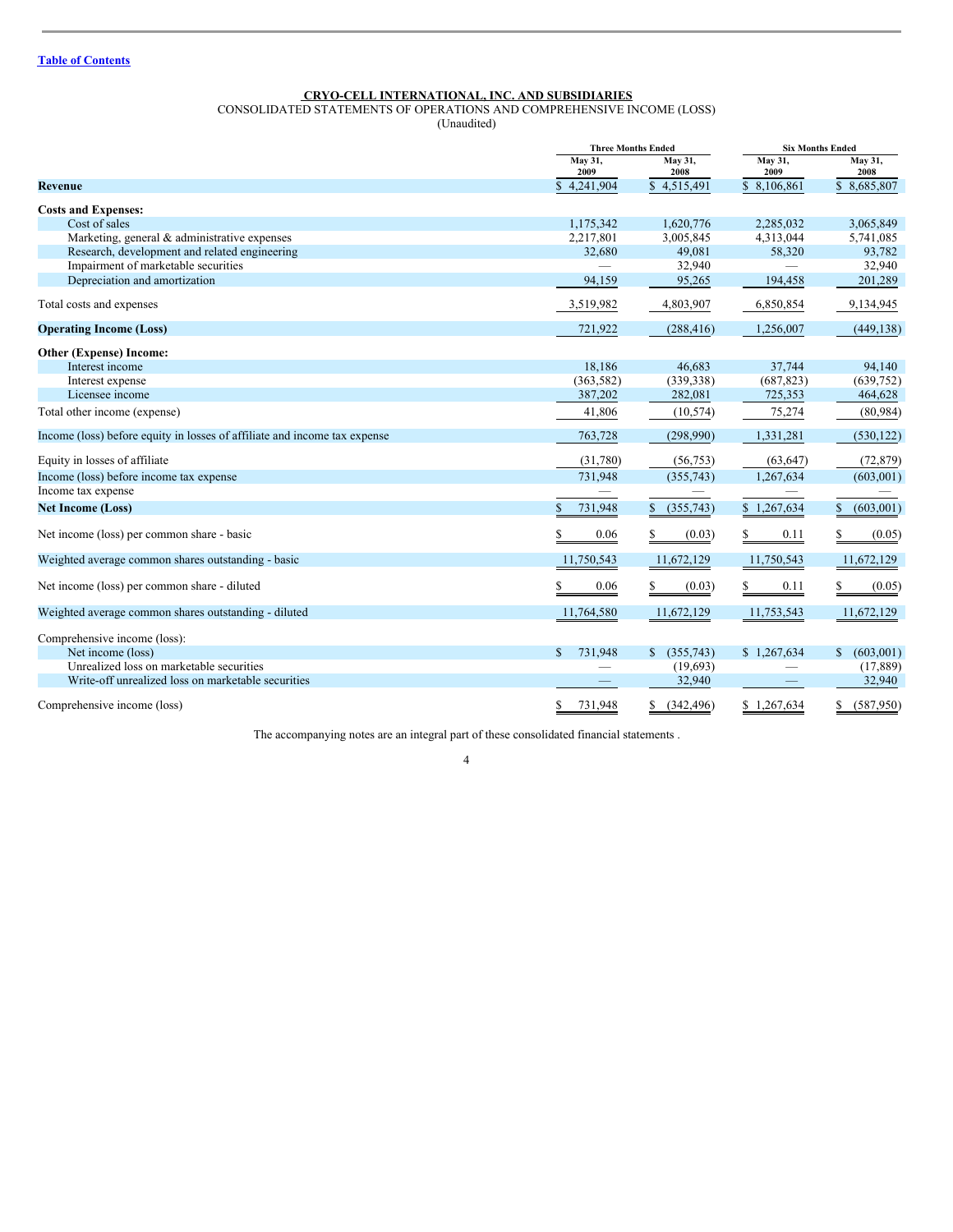<span id="page-4-0"></span>CONSOLIDATED STATEMENTS OF CASH FLOWS (Unaudited)

|                                                                                                | For the Six Months Ended |                 |
|------------------------------------------------------------------------------------------------|--------------------------|-----------------|
|                                                                                                | May 31,<br>2009          | May 31,<br>2008 |
| <b>Cash Flows from Operating Activities:</b>                                                   |                          |                 |
| Net Income (Loss)                                                                              | \$1,267,634              | (603,001)<br>\$ |
| Adjustments to reconcile net income (loss) to cash provided by (used in) operating activities: |                          |                 |
| Depreciation and amortization expense                                                          | 335,877                  | 343,127         |
| Gain on sale of marketable securities                                                          |                          | 2,057           |
| Compensatory element of stock options                                                          | 69,013                   | 131,646         |
| Provision for doubtful accounts                                                                | 244,742                  | 136,331         |
| Impairment of marketable securities                                                            | $\overline{\phantom{0}}$ | 32,940          |
| Equity in losses of affiliate                                                                  | 63.647                   | 72,879          |
| Changes in assets and liabilities:                                                             |                          |                 |
| Accounts receivable and advances                                                               | (279, 533)               | 373,022         |
| Note receivable                                                                                | (1, 565)                 | (7, 811)        |
| Prepaid expenses and other current assets                                                      | (272, 196)               | (244, 071)      |
| Deposits and other assets                                                                      | 13,486                   | (115,570)       |
| Accounts payable                                                                               | (181,962)                | (517,211)       |
| Accrued expenses                                                                               | 230,754                  | (111, 579)      |
| Deferred consulting obligation                                                                 | (47, 358)                | (47, 625)       |
| Deferred revenue                                                                               | 300,612                  | 413,829         |
| Net cash provided by (used in) operating activities                                            | 1.743.151                | (141, 037)      |
| Cash flows from investing activities:                                                          |                          |                 |
| Purchases of property and equipment                                                            | (58, 384)                | (77, 204)       |
| Purchases of marketable securities and other investments                                       | (1,010,000)              | (1,125,000)     |
| Proceeds from sale of marketable securities and other investments                              | 975,000                  | 1,001,570       |
| Investments in patents                                                                         | (61, 594)                |                 |
| Net cash used in investing activities                                                          | (154, 978)               | (200, 634)      |
| Increase (decrease) in cash and cash equivalents                                               | 1,588,173                | (341,671)       |
| Cash and cash equivalents - beginning of year                                                  | 3,566,366                | 3,364,711       |
| Cash and cash equivalents - end of period                                                      | \$5,154,539              | \$3,023,040     |
| Supplemental disclosure of cash flow information:                                              |                          |                 |
| Interest                                                                                       | \$<br>611,563            | 622,971         |
| Income taxes                                                                                   |                          |                 |
| Supplemental schedules of non-cash investing and financing activities:                         |                          |                 |
| Unrealized loss on marketable securities                                                       | \$                       | \$<br>(17,889)  |
|                                                                                                |                          |                 |

The accompanying notes are an integral part of these consolidated financial statements.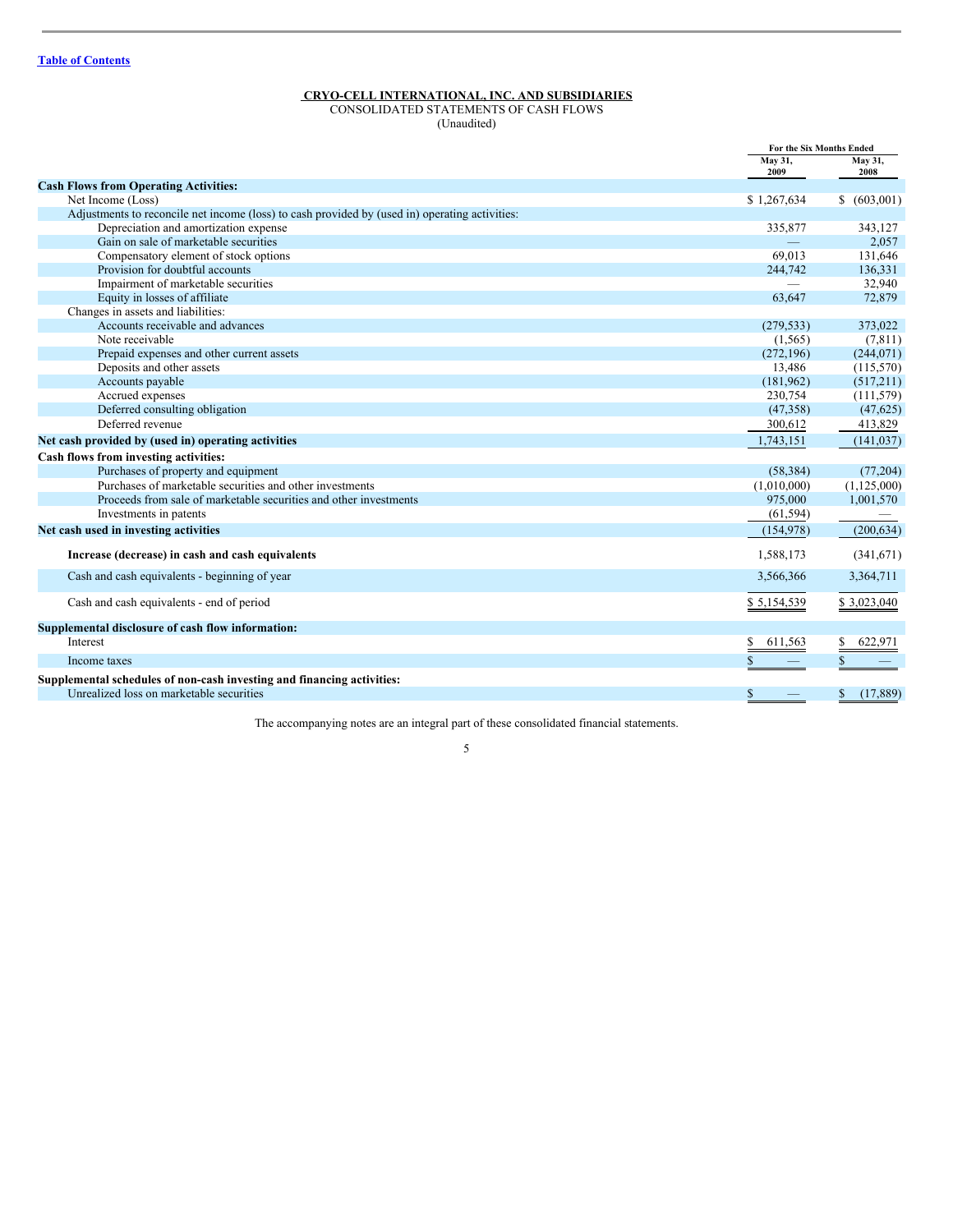# <span id="page-5-0"></span>**CRYO-CELL INTERNATIONAL, INC. AND SUBSIDIARIES NOTES TO CONSOLIDATED FINANCIAL STATEMENTS May 31, 2009 (Unaudited)**

#### **Note 1 - Basis of Presentation**

The unaudited consolidated financial statements including the Consolidated Balance Sheets as of May 31, 2009 and November 30, 2008, the related Consolidated Statements of Operations and Comprehensive Income (Loss) for the three and six months ended May 31, 2009 and May 31, 2008 and Cash Flows for the six months ended May 31, 2009 and 2008 have been prepared by Cryo-Cell International, Inc. and its subsidiaries ("the Company" or "Cryo-Cell"). In the opinion of management, all adjustments (which include only normal recurring adjustments) necessary to present fairly the financial position, results of operations, and changes in cash flows for all periods presented have been made.

The unaudited consolidated financial statements herein have been prepared pursuant to the rules and regulations of the Securities and Exchange Commission for interim financial reporting. Certain financial information and note disclosures, which are normally included in annual financial statements prepared in accordance with accounting principles generally accepted in the United States of America, have been condensed or omitted pursuant to those rules and regulations. It is suggested that these consolidated financial statements be read in conjunction with the financial statements and notes thereto included in the Company's November 30, 2008 Annual Report on Form 10-K.

#### **Revenue Recognition**

The Company records revenue from processing and storage of specimens. The Company recognizes revenue in accordance with SEC Staff Accounting Bulletin No. 101, ("SAB 101") as amended by SEC Staff Accounting Bulletin No. 104, ("SAB 104"), and Emerging Issues Task Force Issue No. 00-21, *Revenue Arrangements with Multiple Deliverables* ("EITF No. 00-21") for all revenue transactions. The Company recognizes revenue from processing fees upon completion of processing and cellular storage fees ratably over the contractual storage period. Deferred revenue on the accompanying balance sheets includes the portion of the annual storage fee and the twenty-one year storage fee that is being recognized over the contractual storage period. As of May 31, 2009 and November 30, 2008, the current portion of deferred revenue is approximately \$4,800,000 and \$4,600,000, respectively, and the long-term portion of deferred revenue is approximately \$7,200,000 and \$7,100,000, respectively. The Company also records revenue from shipping and handling when earned. Shipping and handling costs are expensed and included in cost of sales.

The Company has not had a third party conduct a physical inventory count of all specimens stored; however, the Company from time to time will perform a physical inventory count of specimens stored to ensure that all records are accurate.

#### **Income Taxes**

Under the asset and liability method of Financial Accounting Standards Board ("FASB") Statement of Financial Accounting Standards ("SFAS") No. 109*Accounting for Income Taxes* ("SFAS 109"), deferred tax assets and liabilities are recognized for the estimated future tax consequences attributable to differences between financial statement carrying amounts of existing assets and liabilities and their respective tax bases. Deferred tax assets and liabilities are measured using enacted tax rates expected to be recovered or settled. A valuation allowance covering the deferred tax assets of the Company as of May 31, 2009 and November 30, 2008, has been provided as the Company currently believes it is "more likely than not" that the future income tax benefits will not be realized.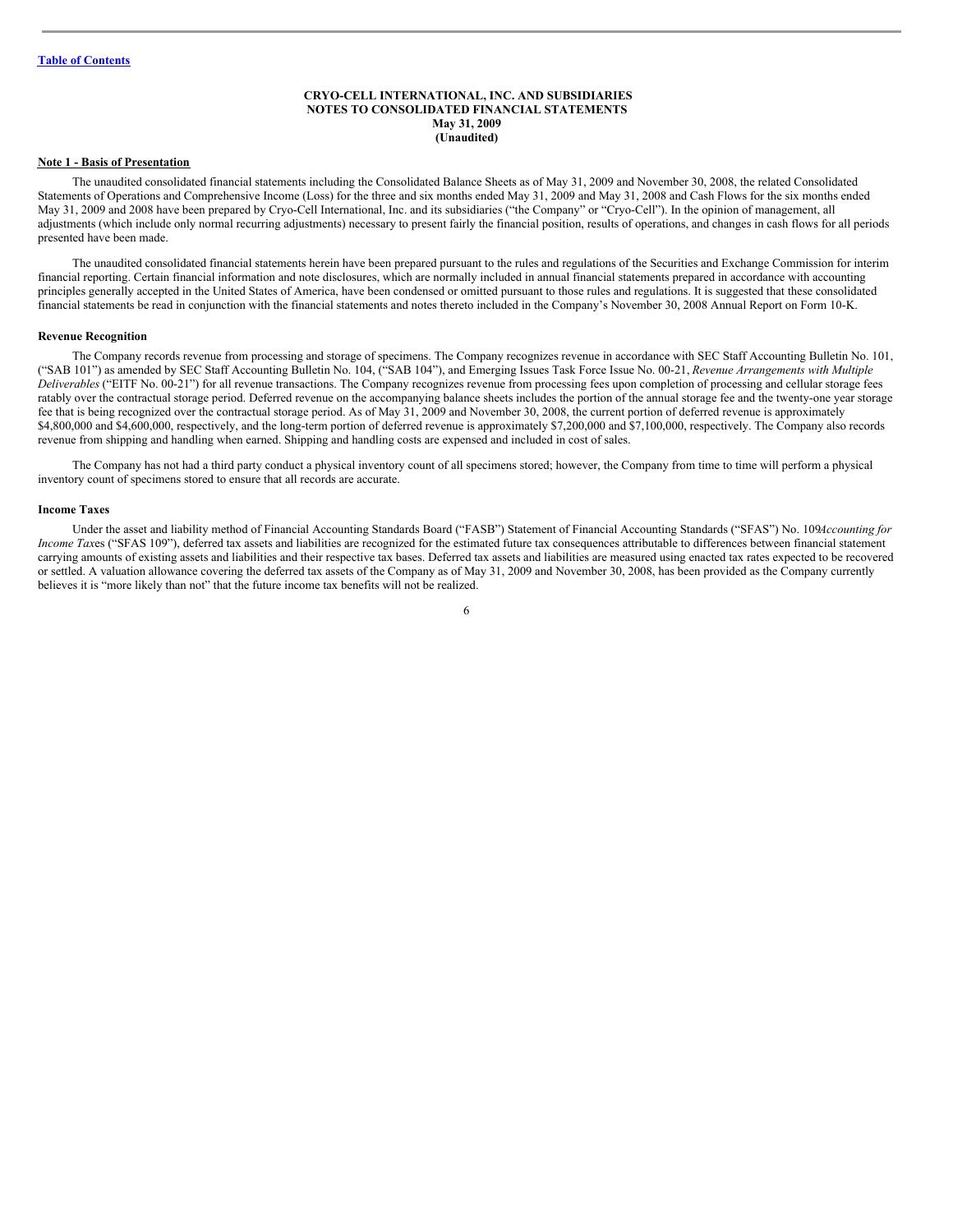The Company adopted the provisions of FASB Interpretation No. 48,*Accounting for Uncertainty in Income Taxes*("FIN 48"), on December 1, 2007. Previously, the Company had accounted for tax contingencies in accordance with SFAS No. 5, *Accounting for Contingencies*("SFAS 5"). As required by FIN 48, which clarifies SFAS 109, the Company recognizes the financial statement benefit of a tax position only after determining that the relevant tax authority would more likely than not sustain the position following an audit. For tax positions meeting the more-likely-than-not threshold, the amount recognized in the financial statements is the largest benefit that has a greater than 50 percent likelihood of being realized upon ultimate settlement with the relevant tax authority. Increases or decreases to the unrecognized tax benefits could result from management's belief that a position can or cannot be sustained upon examination based on subsequent information or potential lapse of the applicable statute of limitation for certain tax positions.

The Company recognizes interest and penalties related to uncertain tax positions in income tax expense. As of May 31, 2009 and November 30, 2008, the Company had no provisions for interest or penalties related to uncertain tax positions.

#### **Stock Compensation**

As of May 31, 2009, the Company has two stock-based employee compensation plans, which are described in Note 5. The Company accounts for stock options under the provisions of SFAS No. 123R, *Share-Based Payment* ("SFAS 123R"). Compensation costs for the portion of awards for which the requisite service had not yet been rendered, and that were outstanding as of December 1, 2006 (the adoption date), are recognized as the service is rendered based on the grant date fair value of those awards calculated under SFAS 123R. The Company recognized approximately \$26,000 and \$58,000 for the three months ended May 31, 2009 and 2008, respectively of stock compensation expense. The Company recognized approximately \$69,000 and \$132,000 for the six months ended May 31, 2009 and 2008, respectively of stock compensation expense.

#### **Fair Value of Financial Instruments**

Effective December 1, 2007, the Company adopted SFAS No. 157,*Fair-Value Measurements*("SFAS 157")*,* for financial assets and liabilities. Management uses the fair value hierarchy of SFAS 157, which gives the highest priority to quoted prices in active markets. The fair value of financial instruments is estimated based on market trading information, where available. Absent published market values for an instrument or other assets, management uses observable market data to arrive at its estimates of fair value. Management believes that the carrying amount of cash and cash equivalents, notes receivable and its liability associated with long term revenue sharing arrangements approximate fair value.

SFAS 157 defines fair value as an exit price, representing the amount that would be received to sell an asset or paid to transfer a liability in an orderly transaction between market participants at the measurement date. As such, fair value is a market-based measurement that should be determined based on assumptions that market participants would use in pricing an asset or liability. As a basis for considering such assumptions, SFAS 157 establishes a three-level fair value hierarchy that prioritizes the inputs used to measure fair value. The three levels of inputs used to measure fair value are as follows:

- Level 1 Quoted prices in active markets for identical assets or liabilities.
- Level 2 Observable inputs other than quoted prices included in Level 1, such as quoted prices for similar assets and liabilities in active markets; quoted prices for identical or similar assets and liabilities in markets that are not active; or other inputs that are observable or can be corroborated by observable market data.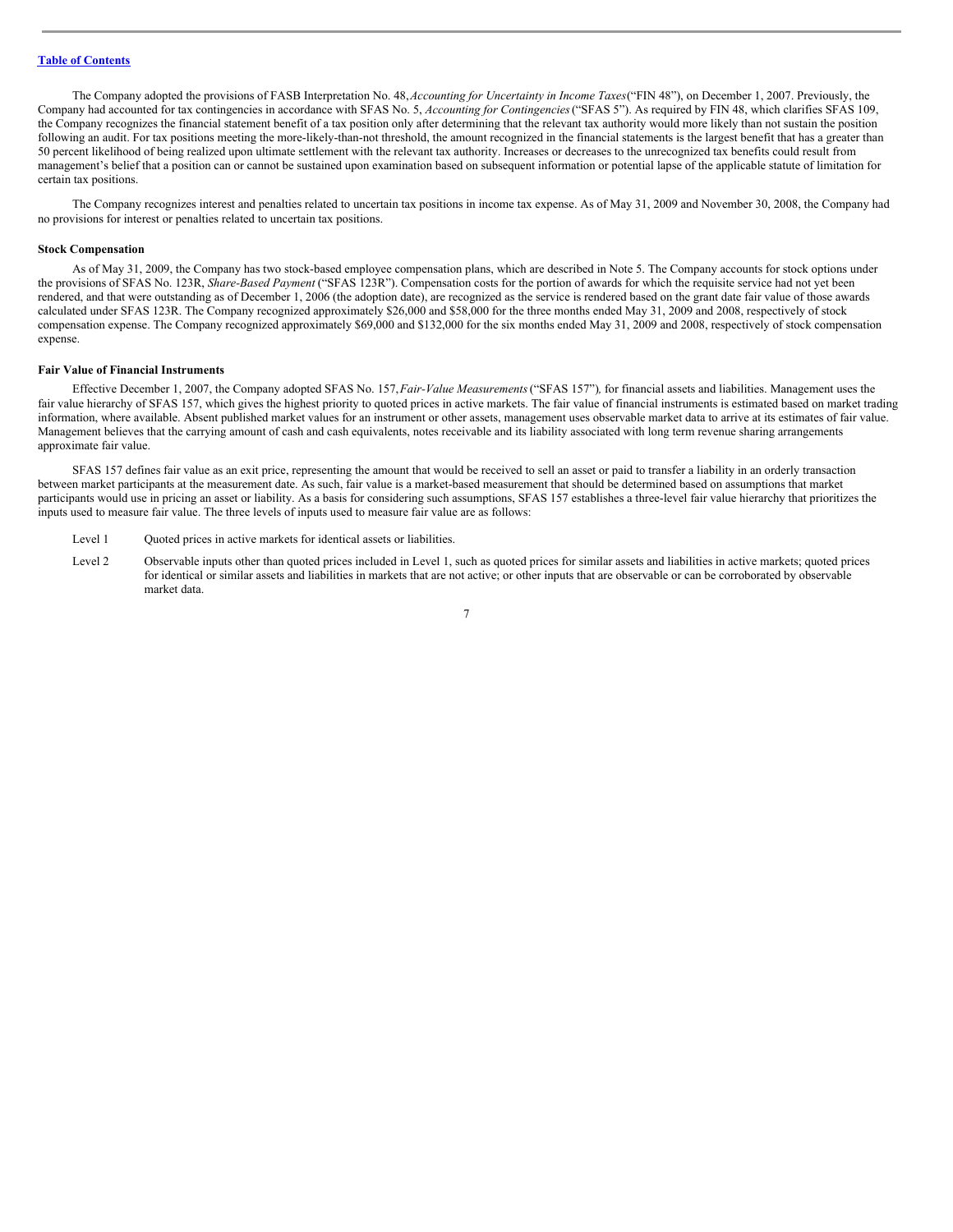Level 3 Unobservable inputs that are supported by little or no market activity and that are significant to the fair value of the assets or liabilities. This includes certain pricing models, discounted cash flow methodologies and similar techniques that use significant unobservable inputs.

The following table summarizes the financial assets and liabilities measured at fair value on a recurring basis as of May 31, 2009, segregated among the appropriate levels within the fair value hierarchy:

| <b>Fair Value at</b>          |                                    | <b>Fair Value Measurements</b><br>at May 31, 2009 Using |                |                                 |  |
|-------------------------------|------------------------------------|---------------------------------------------------------|----------------|---------------------------------|--|
| Description                   | May 31, 2009                       | Level 1                                                 | <b>Level 2</b> | Level 3                         |  |
| Assets:                       |                                    |                                                         |                |                                 |  |
| Available-for-sale securities | $$1,166,404$ $$6,404$ $$1,160,000$ |                                                         |                | $\hspace{0.1mm}-\hspace{0.1mm}$ |  |

The following is a description of the valuation techniques used for these items, as well as the general classification of such items pursuant to the fair value hierarchy of SFAS No. 157.

*Available-for-sale securities* – the Company invested \$1,160,000 in variable rate, long-term, tax-exempt municipal bonds. The investments are held at cost, which approximates fair value, and are therefore classified within Level 2 of the fair value hierarchy. The Company further invests in exchange-traded equity securities. Fair values for these investments are based on quoted prices in active markets and are therefore classified within Level 1 of the fair value hierarchy.

#### **Product Warranty and Cryo-Cell Cares<sup>TM</sup> Program**

The Company provides its customers enrolled under the new pricing structure with a payment warranty under which the Company agrees to pay \$50,000 to its client if the U-Cord® product retrieved is used for a stem cell transplant for the donor or an immediate family member and fails to engraft, subject to various restrictions. Additionally, under the Cryo-Cell Cares<sup>TM</sup> program, the Company will pay \$10,000 to the client to offset personal expenses if the U-Cord® product is used for bone marrow reconstitution in a myeloblative transplant procedure. The Company has not experienced any claims under the warranty program nor has it incurred costs related to these warranties. The Company does not maintain insurance for this warranty program and therefore maintains reserves to cover estimated potential liabilities. The Company accounts for the warranty as an obligation and recognizes the obligation in accordance with SFAS 5. The Company's reserve balance is based on the \$50,000 maximum payment and the \$10,000 maximum expense reimbursement multiplied by formulas to determine the projected number of units requiring a payout. The Company determined the estimated expected usage and engraftment failure rates based on an analysis of the Company's historical usage and failure rates and the historical usage and failure rates in other private and public cord blood banks based on published data. The Company's estimates of expected usage and engraftment failure could change as a result of changes in actual usage rates or failure rates and such changes would require an adjustment to the established reserves. The historical usage and failure rates have been very low and a small increase in the number of transplants or engraftment failures could cause a significant increase in the estimated rates used in determining our reserve. In addition, the reserve will increase as additional U-Cord® specimens are stored which are subject to the warranty. As of May 31, 2009 and November 30, 2008 the Company recorded reserves under these programs in the amounts of approximately \$119,000 and \$105,000, respectively, which are included in accrued expenses in the accompanying consolidated balance sheets.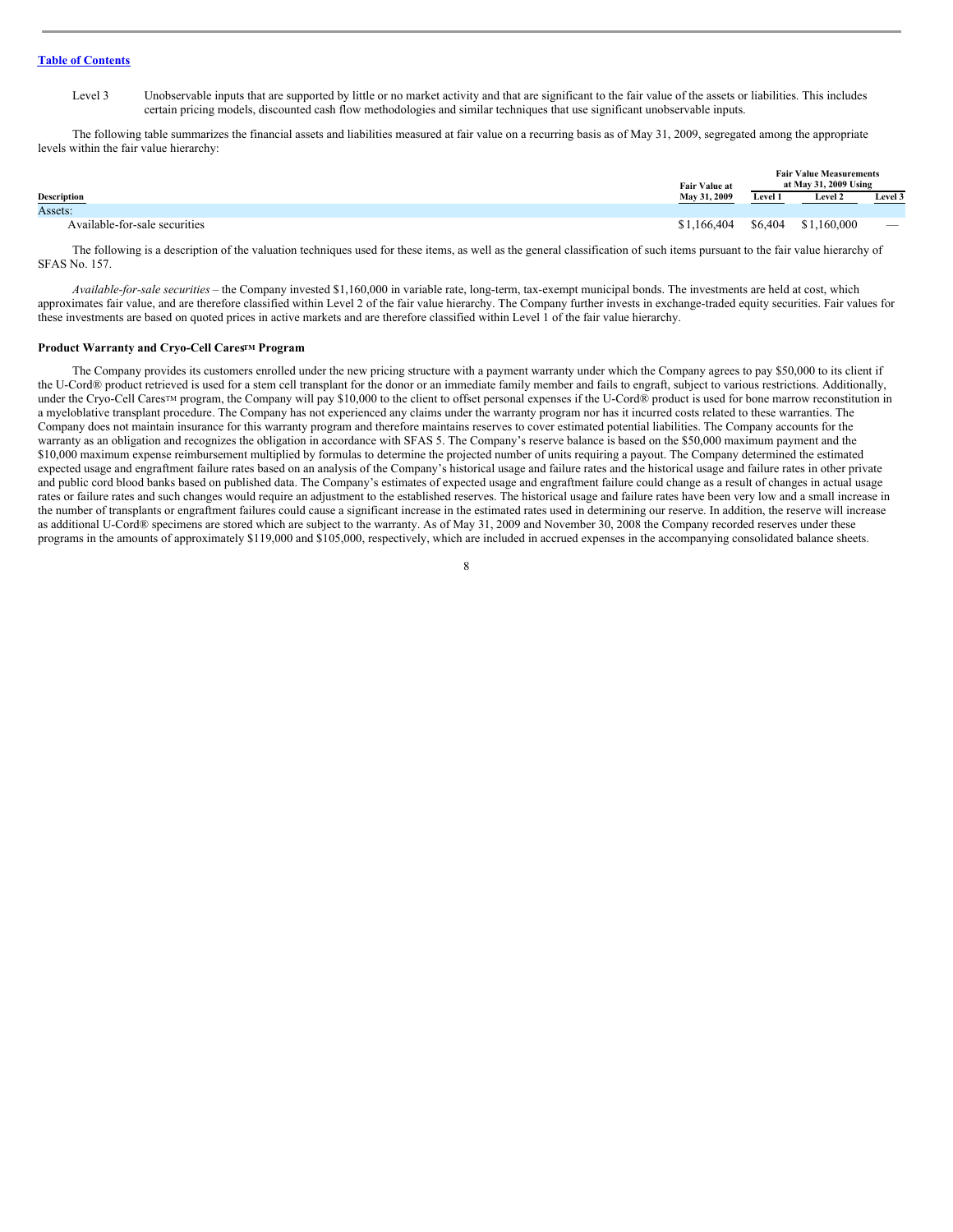## **Recently Issued Accounting Pronouncements**

In December 2007, the FASB issued SFAS No. 141 (Revised),*Business Combinations* ("SFAS 141 R"), to improve the relevance, representational faithfulness, and comparability of the information that a reporting entity provides in its financial reports about a business combination and its effects. SFAS 141R establishes principles and requirements for how the acquirer, recognizes and ensures the identifiable assets acquired, the liabilities assumed, and any noncontrolling interest in the acquiree, recognizes and measures goodwill or a gain from a bargain purchase, and identifies financial statement disclosures related to the business combination.

SFAS 141R applies prospectively to business combinations for which the acquisition date is on or after the beginning of the first annual reporting period beginning on or after December 15, 2008. The Company is currently assessing the impact that SFAS 141R may have on its consolidated financial statements upon adoption on December 1, 2009.

In December 2007, FASB issued SFAS No. 160,*Noncontrolling Interests in Consolidated Financial Statements*("SFAS 160"), to improve the relevance, comparability, and transparency of the financial information that a reporting entity provides in its consolidated financial statements by establishing accounting and reporting standards for the noncontrolling interest in a subsidiary and for the deconsolidation of a subsidiary. SFAS 160 is effective for financial statements issued for fiscal years beginning on or after December 15, 2008. The Company is currently assessing the impact that SFAS 160 may have on its consolidated financial statements upon adoption on December 1, 2009.

In May 2009, FASB issued SFAS No. 165,*Subsequent Events* ("SFAS 165"), to establish general standards of accounting for and disclosure of events that occur after the balance sheet date but before financial statements are issued or are available to be issued. SFAS 165 is effective for financial statements issued for interim and annual periods ending after June 15, 2009.

In June 2009, FASB issued SFAS No. 168, The FASB Accounting Standard Codification and the Hierarchy of the Generally Accepted Accounting Principles - a *replacement of SFAS No. 162* ("SFAS 168"), to become the source of authoritative U.S. generally accepted accounting principles ("GAAP") recognized by the FASB to be applied by nongovernmental entities. SFAS 168 is effective for financial statements issued for interim and annual periods ending after September 15, 2009. The Company is currently assessing the impact that SFAS 168 may have on its consolidated financial statements.

In November 2008, the FASB issued EITF Issue No. 08-06,*Equity Method Investment Accounting Considerations*("EITF 08-06"), to clarify the accounting for certain transactions and impairment considerations involving equity method investments. EITF 08-06 is effective in fiscal periods beginning on or after December 15, 2008. The Company is currently assessing the impact that EITF 08-06 may have on its consolidated financial statements upon adoption on December 1, 2009.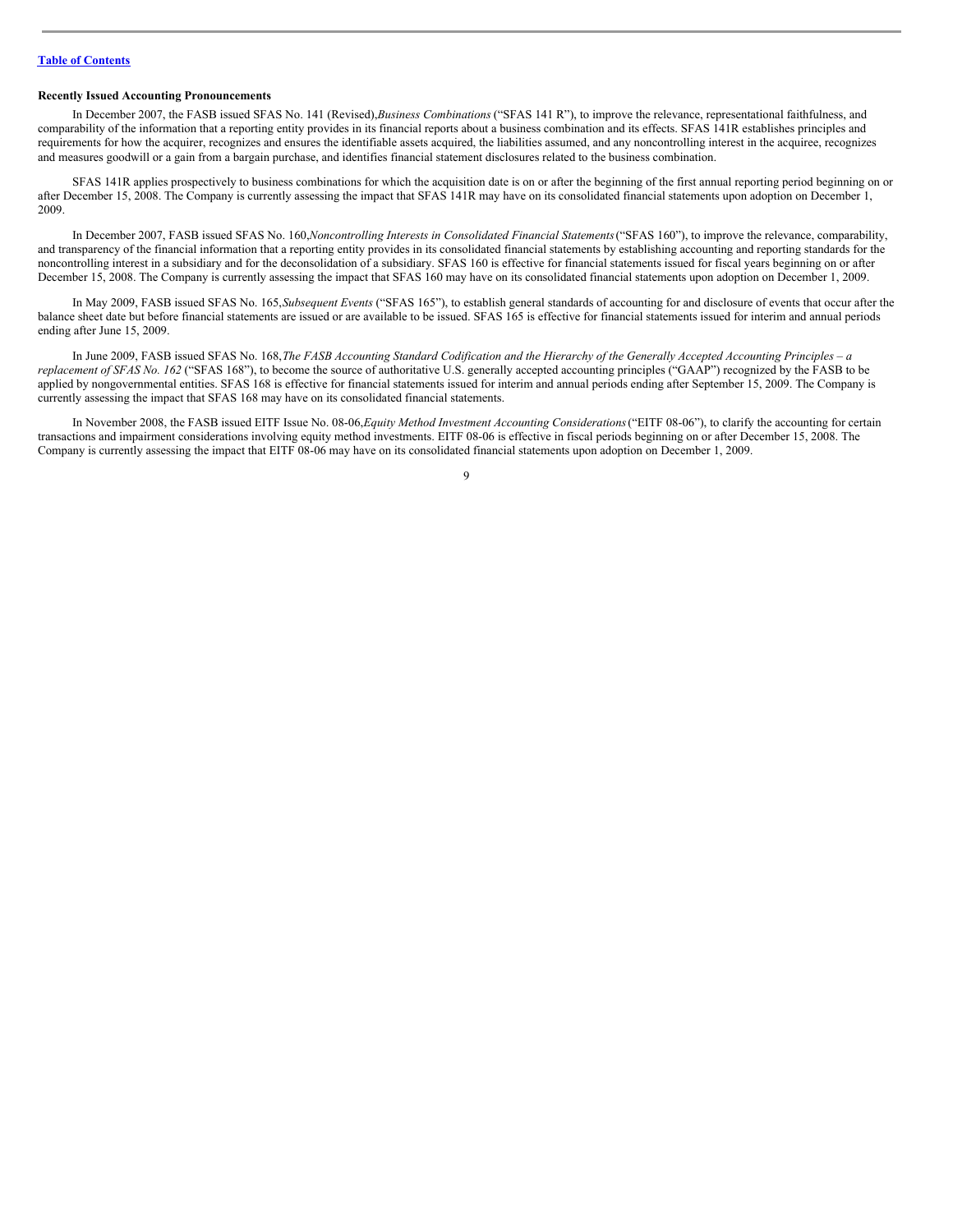# **Note 2 – Net Income (Loss) per Common Share**

The following table sets forth the calculation of basic and diluted earnings per share:

|                                                                | <b>Three Months Ended</b> |                  |              | <b>Six Months Ended</b> |  |
|----------------------------------------------------------------|---------------------------|------------------|--------------|-------------------------|--|
|                                                                | May 31, 2009              | May 31, 2008     | May 31, 2009 | May 31, 2008            |  |
| Numerator:                                                     |                           |                  |              |                         |  |
| Net Income (Loss)                                              | 731,948                   | $$^{(355,743)}$$ | \$1,267,634  | (603,001)<br>S.         |  |
| Denominator:                                                   |                           |                  |              |                         |  |
| Weighted-average shares outstanding-basic                      | 11,750,543                | 11,672,129       | 11,750,543   | 11,672,129              |  |
| Dilutive common shares issuable upon exercise of stock options | 14.037                    | _                | 3.000        |                         |  |
| Weighted-average shares-diluted                                | 11,764,580                | 11,672,129       |              | 11,672,129              |  |
| Earnings per share:                                            |                           |                  |              |                         |  |
| Basic                                                          | .06                       | (.03)            | .11          | (.05)                   |  |
| <b>Diluted</b>                                                 | .06                       | (.03)            | .11          | (.05)                   |  |

The Company excluded the effect of 910,047 and 1,002,621 outstanding stock options for the three months ended May 31, 2009 and May 31, 2008, respectively, from the computation of diluted earnings per share, as the effect of potentially dilutive shares would be anti-dilutive. The Company excluded the effect of 975,047 and 1,002,621 outstanding stock options for the six months ended May 31, 2009 and May 31, 2008, respectively, from the computation of diluted earnings per share, as the effect of potentially dilutive shares would be anti-dilutive.

#### **Note 3 – Legal Proceedings**

The Company is involved in the following legal proceedings:

PharmaStem Therapeutics, Inc. ("PharmaStem") filed a complaint dated February 22, 2002 against the Company and several other defendants in the United States District Court for the District of Delaware, alleging infringement of United States Patents No. 5,004,681 and No. 5,192,553, relating to certain aspects of the collection, cryopreservation and storage of hematopoietic stem cells and progenitor cells from umbilical cord blood. After several years of proceedings at the District Court level, the United States Court of Appeals for the Federal Circuit issued a decision in July 2007 that Cryo-Cell did not infringe these two patents and that the two patents are invalid. PharmaStem filed a certiorari petition in January 2008 seeking to have the United States Supreme Court review the appellate court's decision as to the invalidity of the patents, but did not seek any further review of the non-infringement decision. However, the United States Supreme Court denied certiorari in March 2008, so the decision by the United States Court of Appeals for the Federal Circuit in favor of the Company is final and non-appealable. PharmaStem had also filed a second complaint against the Company and other defendants in July 2004 in the United States District Court for the Middle District of Florida, alleging infringement of United States Patents No. 6,461,645 and 6,569,427, which also relate to certain aspects of the collection, cryopreservation and storage of hematopoietic stem cells and progenitor cells from umbilical cord blood. The Delaware court granted Cryo-Cell's motion in October 2005 to stay the proceedings in the second case pending the outcome of the first case and a decision from the United States Patent and Trademark Office ("U.S. PTO") on certain patent re-examination issues. On September 2, 2008, the U.S. PTO issued a Re-examination Certificate cancelling all claims of United States Patent No. 6,461,645, and on September 16, 2008, the U.S. PTO issued a Re-examination Certificate cancelling all claims of United States Patent No. 6,569,427. As a result of the cancellation of all patent claims involved in the second case by the U.S. PTO, we will seek a dismissal of all claims for relief set forth by PharmaStem in the second case.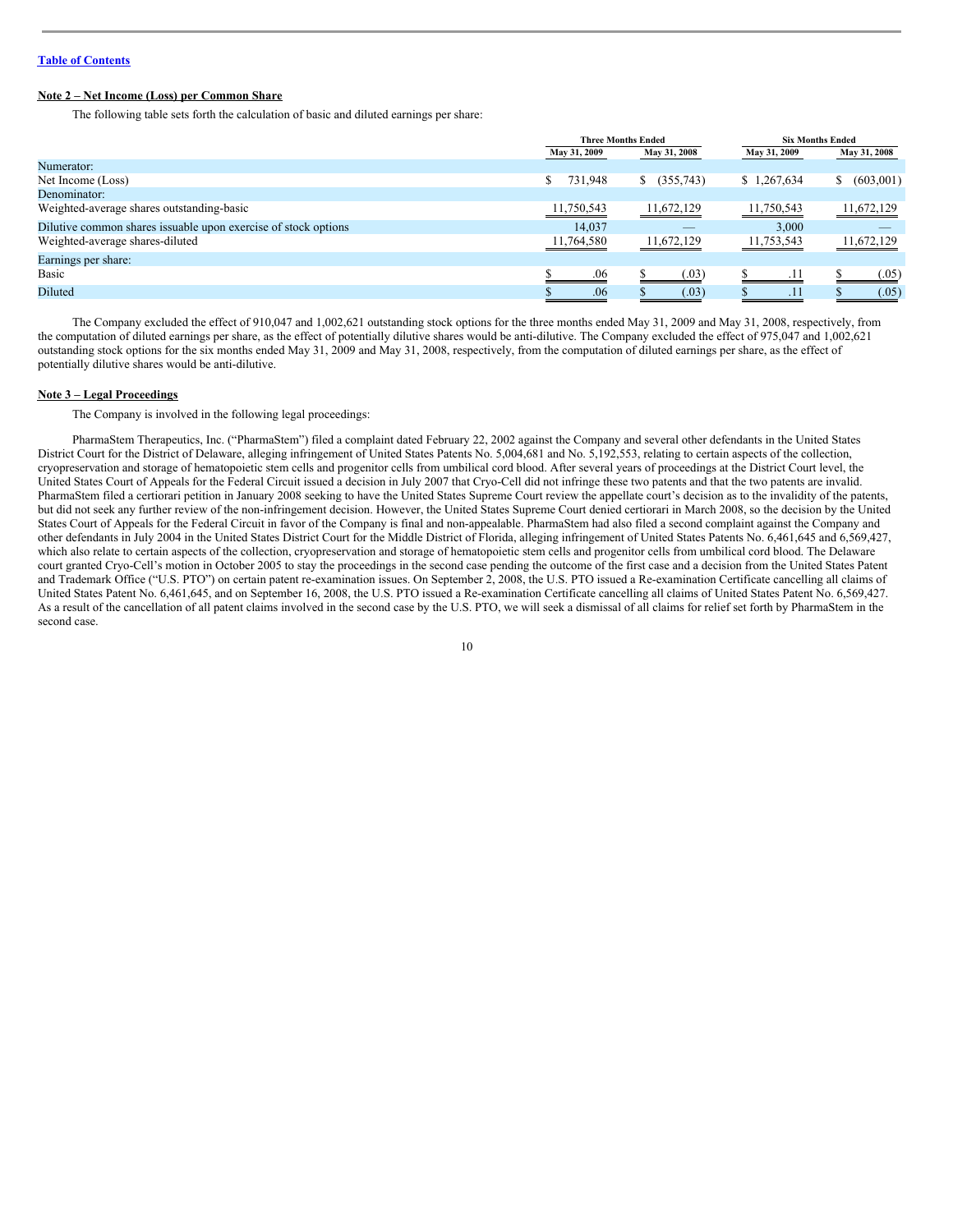# **Note 4 – Investment in Saneron CCEL Therapeutics, Inc. ("Saneron")**

As of May 31, 2009 and November 30, 2008, the Company had an ownership interest of approximately 36% in Saneron, which is accounted for under the equity method of accounting. During 2008, the Company had an independent valuation performed on the Company's interest in Saneron. Management believes that this valuation accurately reflects the fair value of the Company's interest in Saneron as of May 31, 2009 and November 30, 2008 and that the investment was not impaired. During 2006, the Company ceased recording equity in losses against the investment balance once the investment balance was written down to the total amount of goodwill, as goodwill should not be amortized. As of May 31, 2009 and November 30, 2008, the net Saneron investment, which includes goodwill, is reflected on the consolidated balance sheets at approximately \$684,000.

For the three and six months ended May 31, 2009, the Company recorded equity in losses of Saneron operations of approximately \$32,000 and \$64,000, respectively, related to certain stock and warrant awards that were granted by Saneron at below fair value to certain employees, consultants and members of Saneron management who represent owners of Saneron and serve on its board of directors. For the three and six months ended May 31, 2008, the Company recorded equity in losses of Saneron operations of approximately \$57,000 and \$73,000, respectively, related to certain stock and warrant awards that were granted by Saneron at below fair value to certain employees, consultants and members of Saneron management who represent owners of Saneron and serve on its board of directors. The Company will continue to record equity in losses of affiliates related to stock compensation expense as this offsets additional paid-in capital and not the investment balance.

As of May 31, 2009 and November 30, 2008, the Company has classified the Company's portion of the initial value of Company stock held by Saneron of approximately \$807,000 within stockholders' equity as treasury stock.

#### **Note 5 – Stock Options**

The Company maintains the Stock Incentive Plan ("the Plan") that has reserved 2,250,000 shares of the Company's common stock for issuance pursuant to stock options or restricted stock. During 2004, the Plan was amended to allow issuance of options to certain consultants of the Company. Options issued under the Plan have a term ranging from five to seven years from the date of grant and have a vesting period ranging from immediately upon issuance to three years from the date of grant. The options are exercisable for a period of 90 days after termination.

The Company also maintains the 2006 Stock Incentive Plan (the "2006 Plan"). The 2006 Plan has reserved 1,000,000 shares of the Company's common stock for issuance pursuant to stock options, restricted stock, stock-appreciation rights (commonly referred to as "SARs"), stock awards (i.e. performance shares and performance units). No options have been issued from the 2006 Plan to date.

The fair value of each option award is estimated on the date of the grant using the Black-Scholes valuation model that uses the assumptions noted in the following table. Expected volatility is based on the historical volatility of the Company's stock. The Company uses historical data to estimate option exercise and employee termination within the valuation model. The risk-free rate for periods within the contractual life of the option is based on the U.S. Treasury yield curve in effect at the time of grant. The expected term of options granted is derived from the output of the option valuation model and represents the period of time that options granted are expected to be outstanding.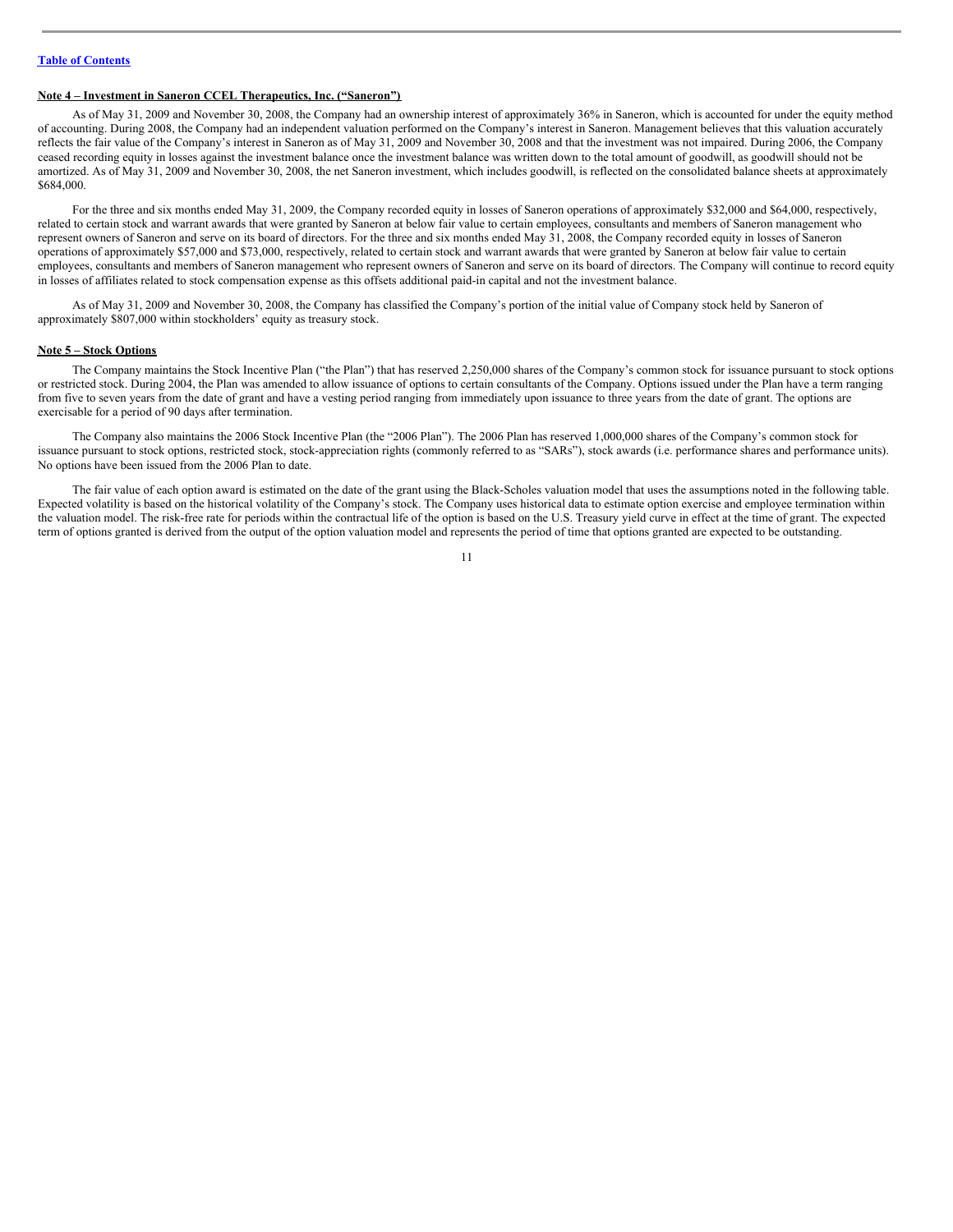Variables used to determine the fair value of the options granted for the three and six months ended May 31, 2009 and May 31, 2008 are as follows:

|                          |              | <b>Three Months Ended</b> |            | <b>Six Months Ended</b> |
|--------------------------|--------------|---------------------------|------------|-------------------------|
|                          | May 31, 2009 | May 31, 2008              |            | May 31, 2008            |
| Weighted average values: |              |                           |            |                         |
| Expected dividends       | 0%           | 0%                        | 0%         | $0\%$                   |
| Expected volatility      | 102.5%       | 88.6%                     | $100.16\%$ | 88.7%                   |
| Risk free interest rate  | 1.97%        | 2.76%                     | 1.81%      | 2.85%                   |
| Expected life            | 5 years      | 5 years                   | 5 years    | 5 years                 |

Stock option activity for the six months ended May 31, 2009, was as follows:

|                                  | Shares    | Weighted<br>Average<br>Exercise<br>Price | Weighted<br>Average<br>Remaining<br>Contractual<br>Term | Aggregate<br>Intrinsic<br>Value |
|----------------------------------|-----------|------------------------------------------|---------------------------------------------------------|---------------------------------|
| Outstanding at November 30, 2008 | 1,002,683 | 2.88<br>\$                               | 3.05                                                    | $\bf{0}$<br>\$                  |
| Granted                          | 22,500    | 0.75                                     |                                                         | 11,750                          |
| Exercised                        | $-$       | $\qquad \qquad - \qquad$                 |                                                         | $\qquad \qquad - \qquad$        |
| Terminated                       | (27, 636) | 1.94                                     |                                                         | 3,025                           |
| Outstanding at May 31, 2009      | 997,547   | \$2.85                                   | 2.62                                                    | \$64,375                        |
| Exercisable at May 31, 2009      | 903,384   | 3.05<br>\$                               | 2.27                                                    | \$28,207                        |

The weighted average grant date fair value of options granted during the six months ended May 31, 2009 and May 31, 2008 was \$0.57 and \$0.84, respectively. There were no options exercised during the six months ended May 31, 2009 and May 31, 2008. The aggregate intrinsic value of exercisable options at May 31, 2009 was \$28,207.

Significant option groups exercisable at May 31, 2009 and related price and contractual life information are as follows:

|                                 |             | Outstanding                                             |              |                                              | Exercisable |    |                                              |
|---------------------------------|-------------|---------------------------------------------------------|--------------|----------------------------------------------|-------------|----|----------------------------------------------|
| <b>Range of Exercise Prices</b> | Outstanding | Weighted<br>Average<br>Remaining<br>Contractual<br>Life |              | Weighted<br>Average<br><b>Exercise Price</b> | Outstanding |    | Weighted<br>Average<br><b>Exercise Price</b> |
| \$0.45 to \$1,00                | 132,500     | 5.81                                                    | \$           | 0.76                                         | 60,832      |    | 0.79                                         |
| \$1.01 to \$2.00                | 52.667      | 5.22                                                    | \$           | 1.44                                         | 36,837      | ሖ  | 1.48                                         |
| \$2.01 to \$3.00                | 98,000      | 3.34                                                    | S            | 2.34                                         | 91,335      | \$ | 2.35                                         |
| \$3.01 to \$4.00                | 524,871     | 2.12                                                    | S            | 3.20                                         | 524,871     |    | 3.20                                         |
| \$4.01 to \$5.00                | 189,509     | 0.68                                                    | $\mathbb{S}$ | 4.02                                         | 189,509     |    | 4.02                                         |
|                                 | 997.547     | 2.62                                                    | S            | 2.85                                         | 903,384     |    | 3.05                                         |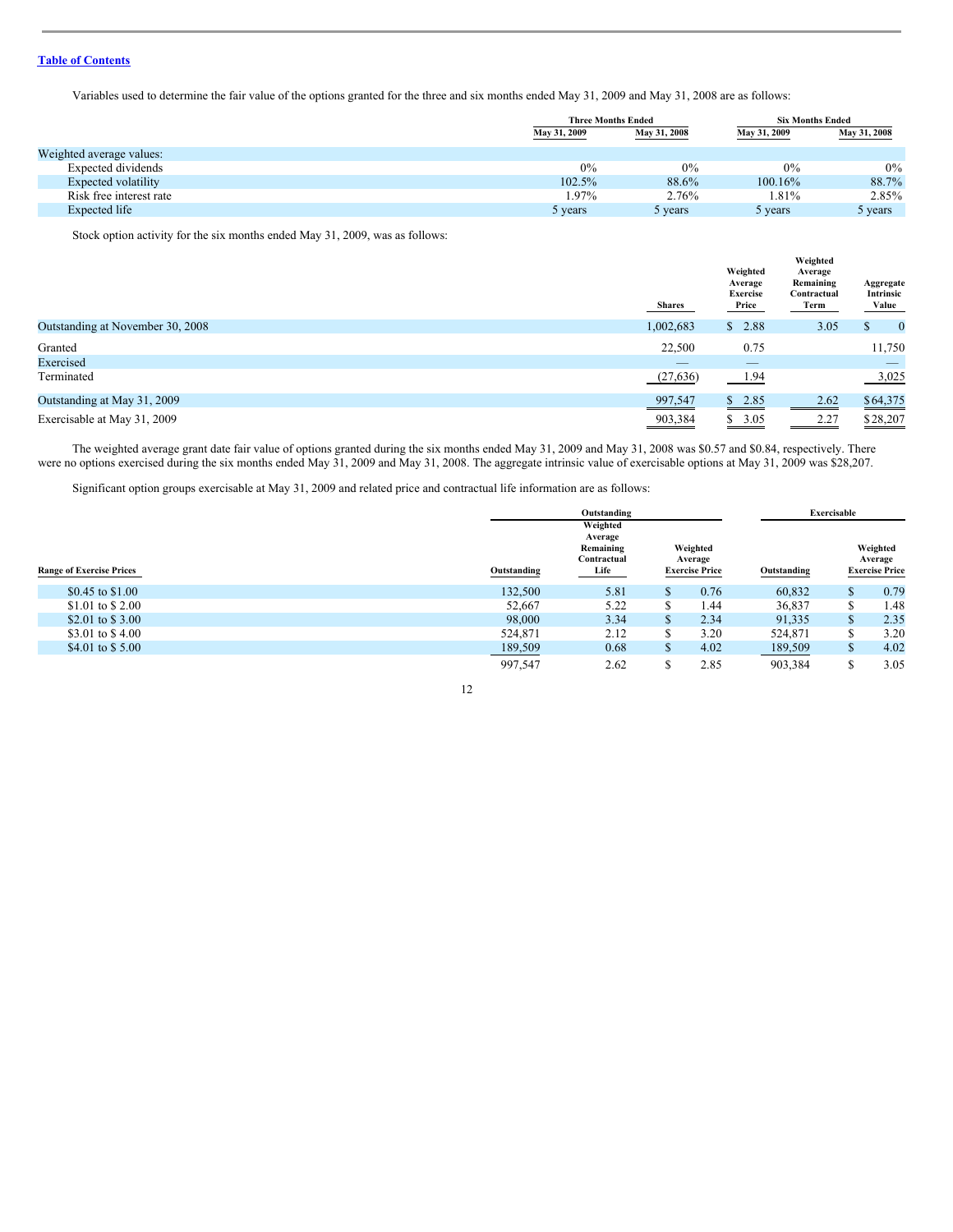A summary of the status of the Company's non-vested shares as of May 31, 2009, and changes during the six months ended May 31, 2009, is presented below:

| <b>Weighted Average</b><br><b>Grant-Date</b><br><b>Fair Value</b><br><b>Shares</b> |      |
|------------------------------------------------------------------------------------|------|
| 190,951<br>Non-vested at November 30, 2008                                         | 1.39 |
| Granted<br>22,500                                                                  | 0.57 |
| Vested<br>(105, 956)                                                               | 1.90 |
| Forfeited<br>(13, 332)                                                             | 0.93 |
| Non-vested at May 31, 2009<br>94,163                                               | 0.69 |

As of May 31, 2009 there was approximately \$47,000 of total unrecognized compensation cost related to non-vested share-based compensation arrangements granted under the Plan. The cost is expected to be recognized over a weighted-average period of 1.39 years as of May 31, 2009. The total fair value of shares vested during the six months ended May 31, 2009 was approximately \$202,000.

# **Note 6 – Marketable Securities and Other Investments**

The Company accounts for marketable securities and other investments at fair value or considers fair value in their measurement under various accounting literature, including SFAS No. 115, Accounting for Certain Investments in Debt and Equity Instruments ("SFAS 115") and SFAS 157. Adjustments to the fair value in the Company's marketable securities and other investments are reflected in accumulated other comprehensive income (loss).

Marketable securities were \$1,160,000 at May 31, 2009 and \$1,125,000 at November 30, 2008. Included within marketable securities on the accompanying consolidated balance sheets as of May 31, 2009 and November 30, 2008 are variable rate, long-term, tax-exempt municipal bonds. The interest rate on these variable rate municipal bonds resets every seven days to adjust to current market conditions. The Company can redeem these investments at cost at any time with seven days notice. Therefore, the investments are held at cost, which approximate fair value and are classified as short-term investments on the accompanying consolidated balance sheets. The Company holds these investments as available for sale.

#### **Other Investments**

The Company uses the guidance as described above, to account for the other investments. The fair value of other investments as of May 31, 2009 and November 30, 2008 was approximately \$6,400. The Company did not record an unrealized holding loss as a component of stockholders equity on other investments as of May 31, 2009 and November 30, 2008.

# **Note 7 – License Agreements**

On February 20, 2008, the Company entered into an agreement with Cryo-Cell de Venezuela for storage services and the exclusive license to market the Company's U-Cord program. The agreement was amended on August 29, 2008. The license allows Cryo-Cell de Venezuela to directly market the U-Cord program throughout Venezuela and to collect and ship the specimens to the Company's facility in Oldsmar, Florida for which the Company receives a fee for processing and storage of the specimens. The initial up-front storage services and license fee is \$200,000 and is non-refundable. The Company received the first installment payment of \$100,000 during the first quarter of fiscal 2008 and the second installment payment of \$100,000 during the first quarter of fiscal 2009.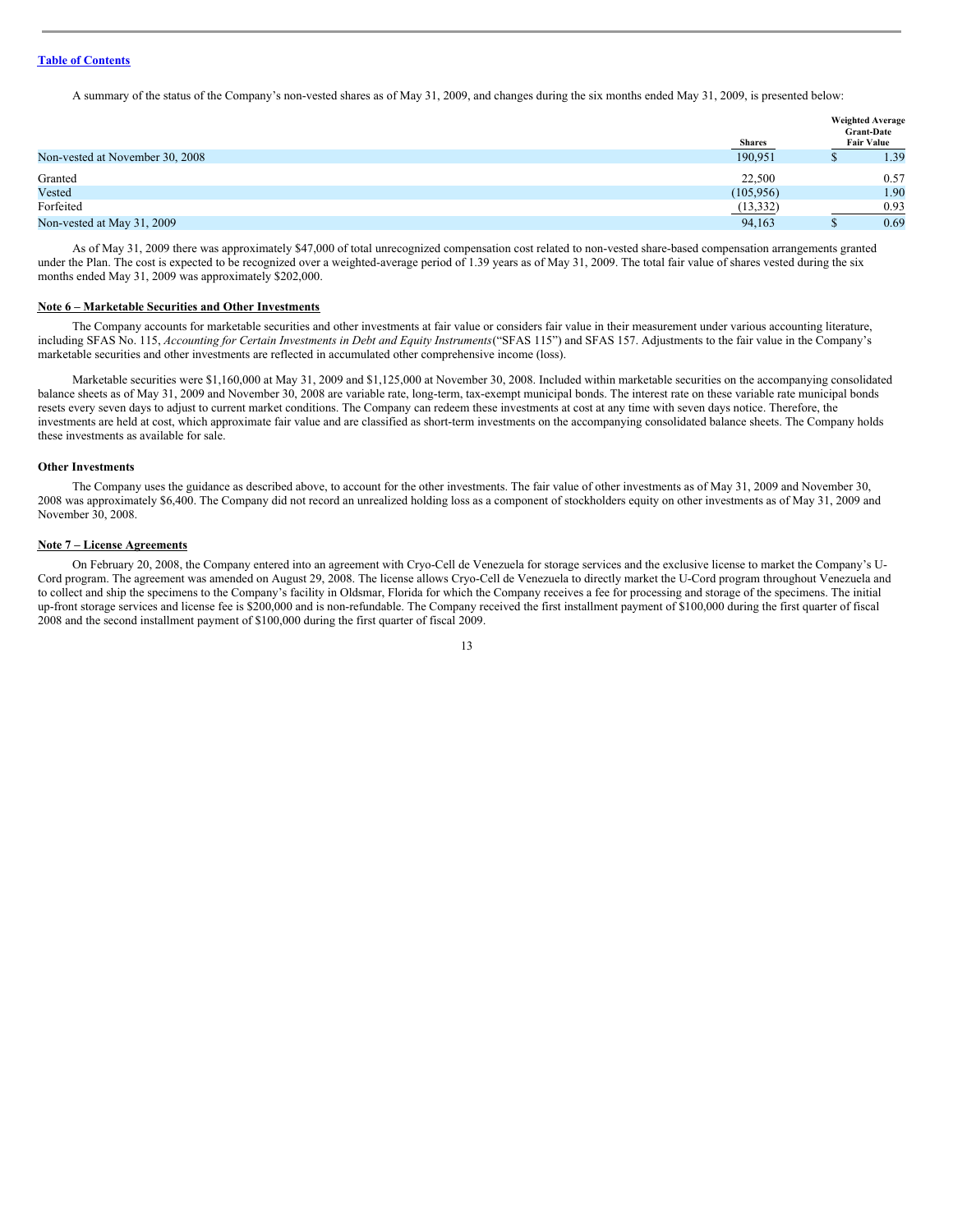On March 17, 2008, the Company entered into a definitive License and Royalty Agreement with LifeCell International Private Ltd. ("ACCPL") to establish and market its C'elle™ preservation program in India and optionally, into the countries of Bangladesh, Nepal, Pakistan and Sri Lanka. The non-refundable up-front license fee of \$250,000 is payable by ACCPL in installments. The first installment of \$89,000, net of taxes, was paid during the second quarter of fiscal 2008. The final payment of \$150,000, before taxes, was initially payable in the second quarter of fiscal 2009. However, the payment arrangement was restructured to allow for the final payment to be made in two payments. Therefore, the second installment of \$63,750, net of taxes, was paid during the second quarter of fiscal 2009 and the final payment of \$75,000, before taxes, will be paid in the third quarter of fiscal 2009. In consideration for the up-front license fee, the Company licensed its technology, know-how and quality systems to ACCPL. In addition, the Company will receive royalty fees of 8% of the C'elle collection and processing revenues generated by ACCPL up to 10,000 specimens. The Company will also receive royalty fees of 8% on storage revenues up to 10,000 specimens. Once ACCPL has processed 10,000 specimens, the parties have agreed to renegotiate the royalty fee on collection, processing and storage revenues.

On June 27, 2009, the Company amended the original definitive License and Royalty agreement with ACCPL dated July 14, 2004 to establish and market its U-Cord program in India. The amendment expands the licensed territory to include Pakistan, Bangladesh, Nepal, Sri Lanka, Bhutan, Maldives, Oman, Saudi Arabia and the United Arab Emirates. There are no incremental license fees associated with the expanded licensed territory.

# <span id="page-13-0"></span>**Item 2. Management's Discussion and Analysis of Financial Condition and Results of Operations.**

#### **Overview**

The Company is engaged in cellular processing and cryogenic storage, with a current focus on the collection and preservation of umbilical cord (U-Cord®) blood stem cells for family use. The Company's principal sources of revenues are service fees for cord blood processing and preservation for new customers and recurring annual storage fees. The Company currently charges fees of \$1,595 to new clients for the collection kit, processing and testing and return medical courier service, with discounts in the case of multiple children from the same family and in other circumstances. The Company currently charges an annual storage fee of \$125 for new clients; storage fees for existing customers depend on the contracts with such customers. The Company also receives other income from licensing fees and royalties from global affiliates.

In recent years, the Company has expanded its research and development activities to develop technologies related to stem cells harvested from sources beyond umbilical cord blood stem cells. During 2007, much of the Company's research and development activities focused on the development of proprietary technology related to maternal placental stem cells (MPSCs). Also in 2006, the Company discovered novel technology related to menstrual stem cells. In November 2007, the Company announced the commercial launch of C'ellesM service related to this patent-pending technology. The Company continues to focus independently-funded research and development activities through a vast network of research collaboration partners.

During the six months ended May 31, 2009, the Company's revenues decreased 7% as compared to the same period in 2008. The Company reported net income of approximately \$1,268,000, or \$.11 per basic common share for the six months ended May 31, 2009 compared to a net loss of approximately (\$603,000) or (\$.05) per basic common share for the same period in 2008. The increase in net income for the six months ended May 31, 2009 principally resulted from a 25% decrease in marketing, general and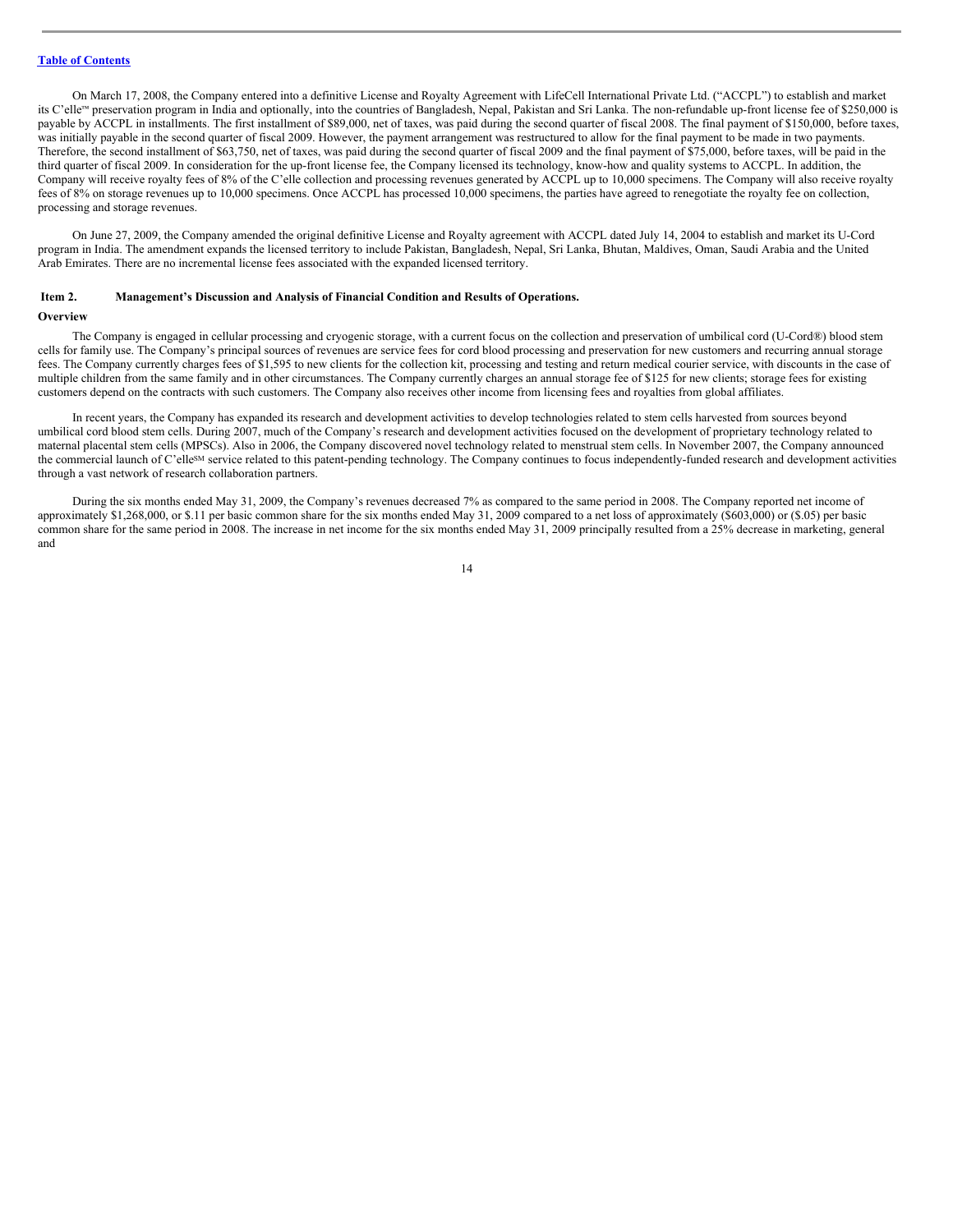administrative expenses, due mainly to the decrease in operational expenses that have resulted in improved operating efficiencies, as well as, a 25% decrease in cost of sales primarily due to decreased operating expenses and a decline in the number of specimens processed. In addition, research and development expenses were approximately \$58,000 for the six months ended May 31, 2009, a decrease of approximately 38% in comparison to the same period in 2008. The expenses for the six months ended May 31, 2008 are primarily comprised of expenses related to the initial commercialization of the Company's new stem cell technology, C'elle, which was launched in November 2007.

As of May 31, 2009, the Company had cash and cash equivalents of \$5,154,539. The Company's cash increased by approximately \$1,588,000 during the first six months of fiscal 2009, primarily as a result of positive cash flow from operations. The increase in operating cash flow was primarily attributable to the Company's net income during the first six months of fiscal 2009. As of July 10, 2009, the Company maintains no long-term indebtedness.

#### **Results of Operations - - Six Month Period Ended May 31, 2009**

*Revenues.* Revenues for the six months ended May 31, 2009 were \$8,106,861 as compared to \$8,685,807 for the same period in 2008, representing a 7% decrease. The decrease is primarily attributable to a decrease in specimens processed of 13%, in addition to an increase in sales discounts of 13%, partially offset by a 10% increase in recurring annual storage fee revenue for the six months ended May 31, 2009 compared to the 2008 period. Sales discounts represent discounts to returning clients and promotions offered to newly enrolled clients.

Cost of Sales. Cost of sales for the six months ended May 31, 2009 was \$2,285,032 as compared to \$3,065,849 for the same period in 2008, representing a 25% decrease. Cost of sales was 28% of revenues for the six months ended May 31, 2009 and 35% for the six months ended May 31, 2008. Cost of sales includes wages and supplies associated with process enhancements to the existing production procedures and quality systems in the processing of cord blood specimens at the Company's facility in Oldsmar, Florida and depreciation expense of approximately \$141,000 and \$142,000 for the six months ended May 31, 2009 and 2008, respectively. The decrease in cost of sales is primarily attributable to the decrease in operational expenses and the decrease in specimens processed during the six months ended May 31, 2009 compared to the 2008 period.

*Marketing, General and Administrative Expenses.* Marketing, general and administrative expenses for the six months ended May 31, 2009 were \$4,313,044 as compared to \$5,741,085 for the 2008 period representing a 25% decrease. These expenses are primarily comprised of expenses for consumer advertising, salaries and wages for personnel and professional fees. The higher expenses in the 2008 period were principally attributable to the implementation of the Company's strategic initiatives to increase market share and achieve unit growth by strengthening the resources allocated to sales and marketing. The Company reduced these expenses in the 2009 period.

*Research, Development and Related Engineering Expenses.*Research, development and related engineering expenses for the six months ended May 31, 2009 were \$58,320 as compared to \$93,782 for the 2008 period. The expenses for the six months ended May 31, 2009 and 2008 are primarily comprised of expenses related to commercialization of the Company's new stem cell technology, C'elle, which was launched in November 2007.

*Depreciation and Amortization*. Depreciation and amortization for the six months ended May 31, 2009 was \$194,458 compared to \$201,289 for the 2008 period. The decrease was caused by a portion of the Company's property and equipment becoming fully depreciated during fiscal 2008.

*Interest Expense*. Interest expense during the six months ended May 31, 2009, was \$687,823 compared to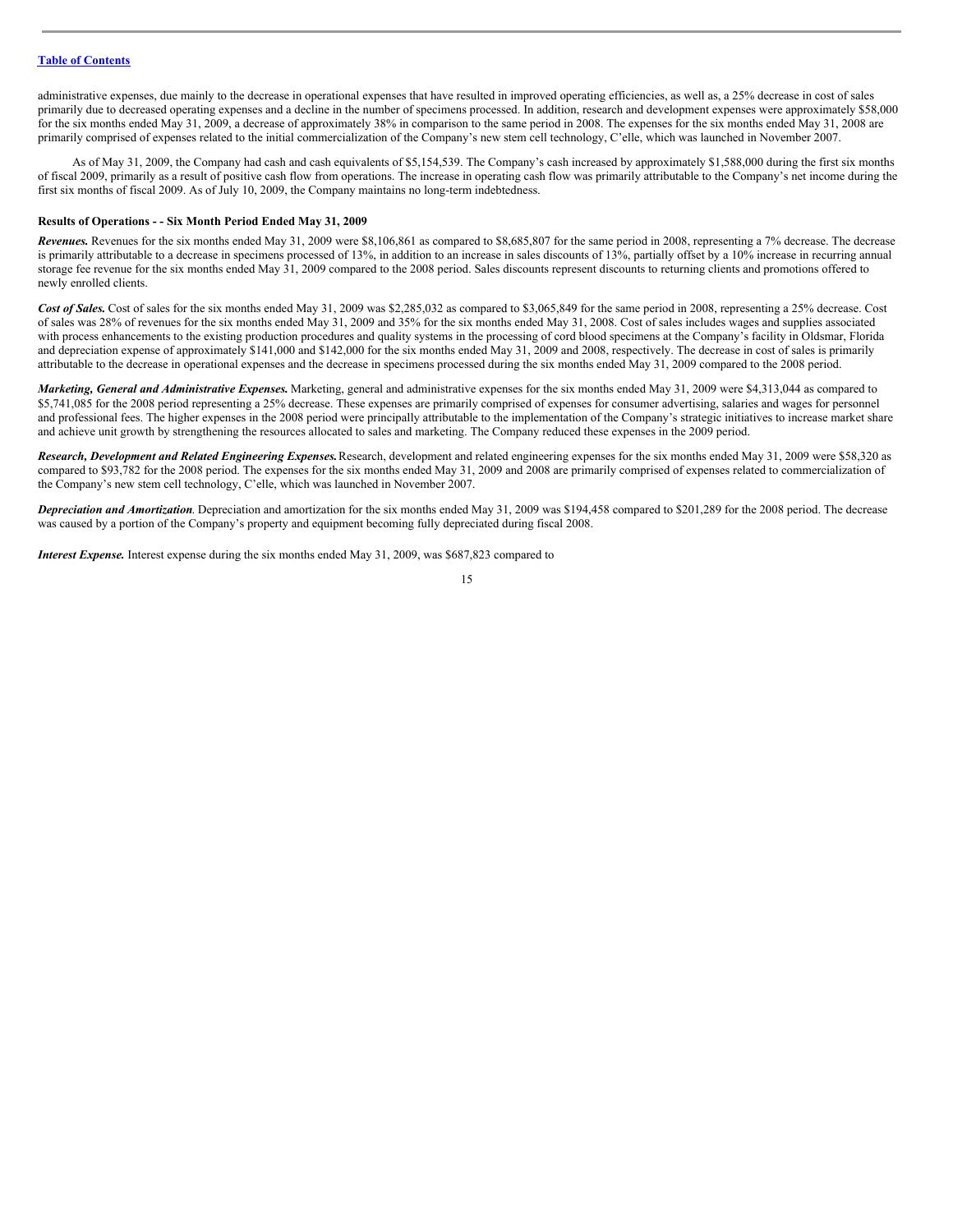\$639,752 during the comparable period in 2008. Interest expense is mainly comprised of payments made to the other parties to the Company's Revenue Sharing Agreements ("RSAs") based on the Company's storage revenue. Prior to fiscal 2002, the Company entered into RSAs with individuals and entities for specific geographic areas. The Company's RSAs provide that in exchange for an up-front payment, the Company would share in perpetuity a percentage of its future revenue derived from the annual storage fees charged related to a certain number of specimens that originated from specific areas. The Company currently has four RSAs in effect covering the following areas: New York, Texas, Florida and Illinois (including contiguous states). If the Company's storage revenues continue to increase in areas covered by RSAs, the Company's interest expense related to the RSA payments will also increase.

*Licensee Income.* Licensee income for the six months ended May 31, 2009, was \$725,353 as compared to \$464,628 for the 2008 period. Licensee income for the six months ended May 31, 2009 principally consisted of \$561,603 in royalty income earned on the processing and storage of cord blood stem cell specimens in geographic areas where the Company has license agreements. The remaining 2009 licensee income related to installment payments of non-refundable up-front license fees from the licensee of the Company's U-Cord program in India and Venezuela. Licensee income for the 2008 period consisted of royalty income earned on subsequent processing and storage of specimens in geographical areas where the Company has license agreements, and from the sale of sub-license agreements by licensees.

*Equity in Losses of Affiliate*. Equity in losses of affiliate was \$63,647 for the six months ended May 31, 2009, compared to \$72,879 for the 2008 period. Equity in losses of affiliate for the six months ended May 31, 2009 and 2008, solely consists of amounts related to compensation expense for stock option awards that were granted by Saneron to certain consultants and employees.

*Income Taxes*. There was no income tax expense for the six months ended May 31, 2009 and for the same period in 2008. The Company did not record income tax expense during the second quarter of 2009 or 2008 due to the utilization of net operating losses and foreign tax credit carryforwards, which were not previously benefited in the Company's financial statements. It is managements' current belief it is "more likely than not" that future tax benefits will not be realized in the future and, as a result, no net deferred tax asset is reflected in the Company's financial statements.

#### **Results of Operations - Three Month Period Ended May 31, 2009**

*Revenues.* Revenues for the three months ended May 31, 2009 were \$4,241,904 as compared to \$4,515,491 for the same period in 2008, representing a 6% decrease. The decrease is primarily attributable to a decrease in specimens processed of 10%, in addition to an increase in sales discounts of 13%, partially offset by an 11% increase in recurring annual storage fee revenue for the three months ended May 31, 2009 compared to the 2008 period. Sales discounts represent discounts to returning clients and promotions offered to newly enrolled clients.

Cost of Sales. Cost of sales for the three months ended May 31, 2009 was \$1,175,342 as compared to \$1,620,776 for the same period in 2008, representing a 27% decrease. Cost of sales was 28% of revenues for the three months ended May 31, 2009 and 36% for the three months ended May 31, 2008. Cost of sales includes wages and supplies associated with process enhancements to the existing production procedures and quality systems in the processing of cord blood specimens at the Company's facility in Oldsmar, Florida and depreciation expense of approximately \$71,000 and \$73,000 for the three months ended May 31, 2009 and 2008, respectively. The decrease in cost of sales is primarily attributable to the decrease in operational expenses and the decrease in specimens processed during the three months ended May 31, 2009 compared to the 2008 period.

*Marketing, General and Administrative Expenses.* Marketing, general and administrative expenses for the three months ended May 31, 2009 were \$2,217,801 as compared to \$3,005,845 for the 2008 period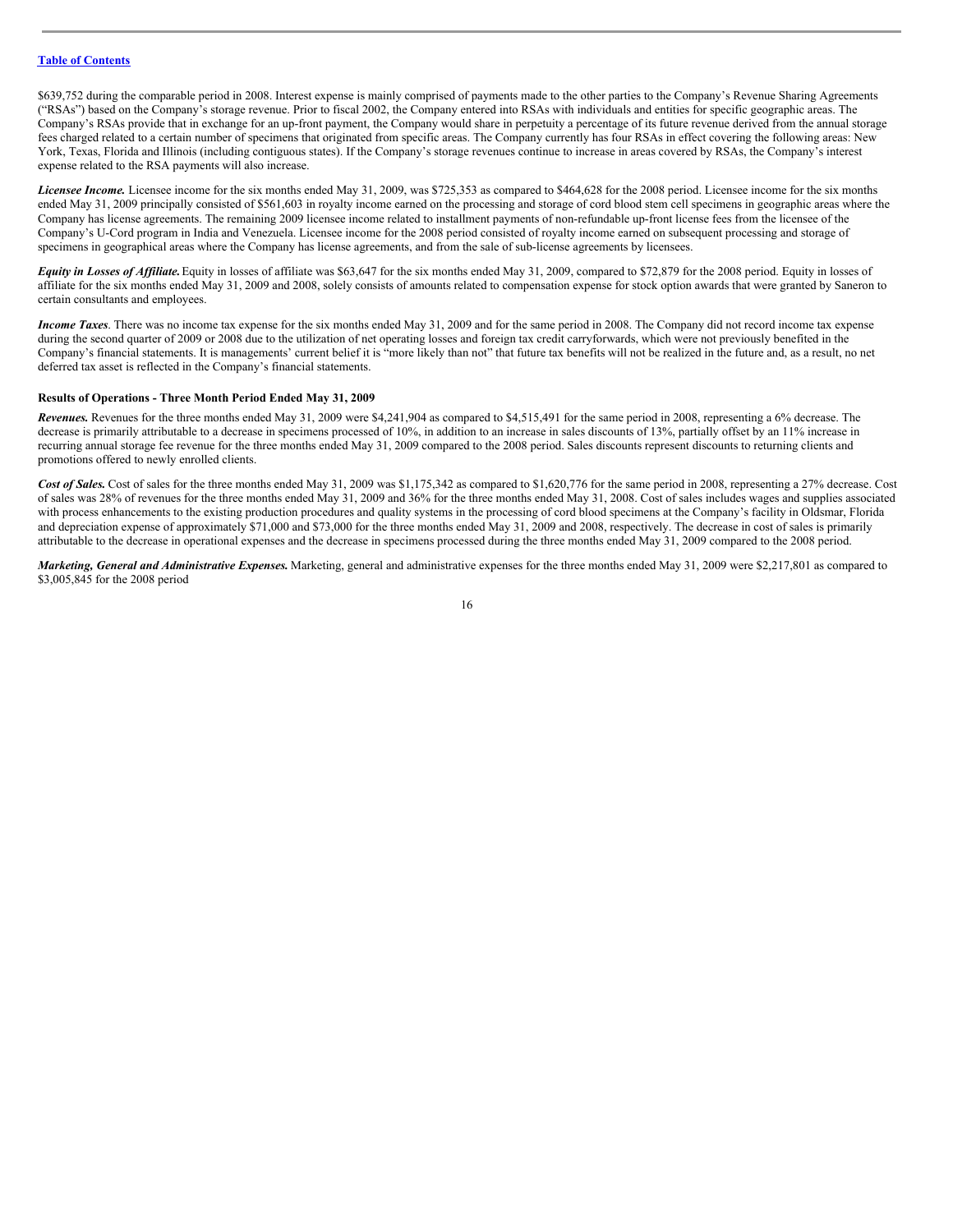representing a 26% decrease. These expenses are primarily comprised of expenses for consumer advertising, salaries and wages for personnel and professional fees. The higher expenses in the 2008 period were principally attributable to the implementation of the Company's strategic initiatives to increase market share and achieve unit growth by strengthening the resources allocated to sales and marketing. The Company reduced these expenses in the 2009 period.

*Research, Development and Related Engineering Expenses.*Research, development and related engineering expenses for the three months ended May 31, 2009 were \$32,680 as compared to \$49,081 for the 2008 period. The expenses for the three months ended May 31, 2009 and 2008 are primarily comprised of expenses related to commercialization of the Company's new stem cell technology, C'elle, which was launched in November 2007.

*Depreciation and Amortization*. Depreciation and amortization for the three months ended May 31, 2009 was \$94,159 compared to \$95,265 for the 2008 period. The slight decrease was caused by a portion of the Company's property and equipment becoming fully depreciated during fiscal 2008.

*Interest Expense.* Interest expense during the three months ended May 31, 2009, was \$363,582 compared to \$339,338 during the comparable period in 2008. Interest expense is mainly comprised of payments made to the other parties to the Company's RSAs based on the Company's storage revenue. Prior to fiscal 2002, the Company entered into RSAs with individuals and entities for specific geographic areas. The Company's RSAs provide that in exchange for an up-front payment, the Company would share in perpetuity a percentage of its future revenue derived from the annual storage fees charged related to a certain number of specimens that originated from specific areas. The Company currently has four RSAs in effect covering the following areas: New York, Texas, Florida and Illinois (including contiguous states). If the Company's storage revenues continue to increase in areas covered by RSAs, the Company's interest expense related to the RSA payments will also increase.

*Licensee Income.* Licensee income for the three months ended May 31, 2009, was \$387,202 as compared to \$282,081 for the 2008 period. Licensee income for the three months ended May 31, 2009 principally consisted of \$323,452 in royalty income earned on the processing and storage of cord blood stem cell specimens in geographic areas where the Company has license agreements. The remaining 2009 licensee income related to an installment payment of a non-refundable up-front license fee from the licensee of the Company's U-Cord program in India. Licensee income for the 2008 period consisted of approximately \$193,000 of royalty income earned on subsequent processing and storage of specimens in geographical areas where the Company has license agreements, and from the sale of sub-license agreements by licensees and \$89,443 related to an installment of a non-refundable up-front license fee from the licensee of the Company's C'elle program in India.

*Equity in Losses of Affiliate*. Equity in losses of affiliate was \$31,780 for the three months ended May 31, 2009, compared to \$56,753 for the 2008 period. Equity in losses of affiliate for the three months ended May 31, 2009 and 2008, solely consists of amounts related to compensation expense for stock option awards that were granted by Saneron to certain consultants and employees.

*Income Taxes*. There was no income tax expense for the six months ended May 31, 2009 and for the same period in 2008. The Company did not record income tax expense during the second quarter of 2009 or 2008 due to the utilization of net operating losses and foreign tax credit carryforwards, which were not previously benefited in the Company's financial statements. It is managements' current belief it is "more likely than not" that future tax benefits will not be realized in the future and, as a result, no net deferred tax asset is reflected in the Company's financial statements.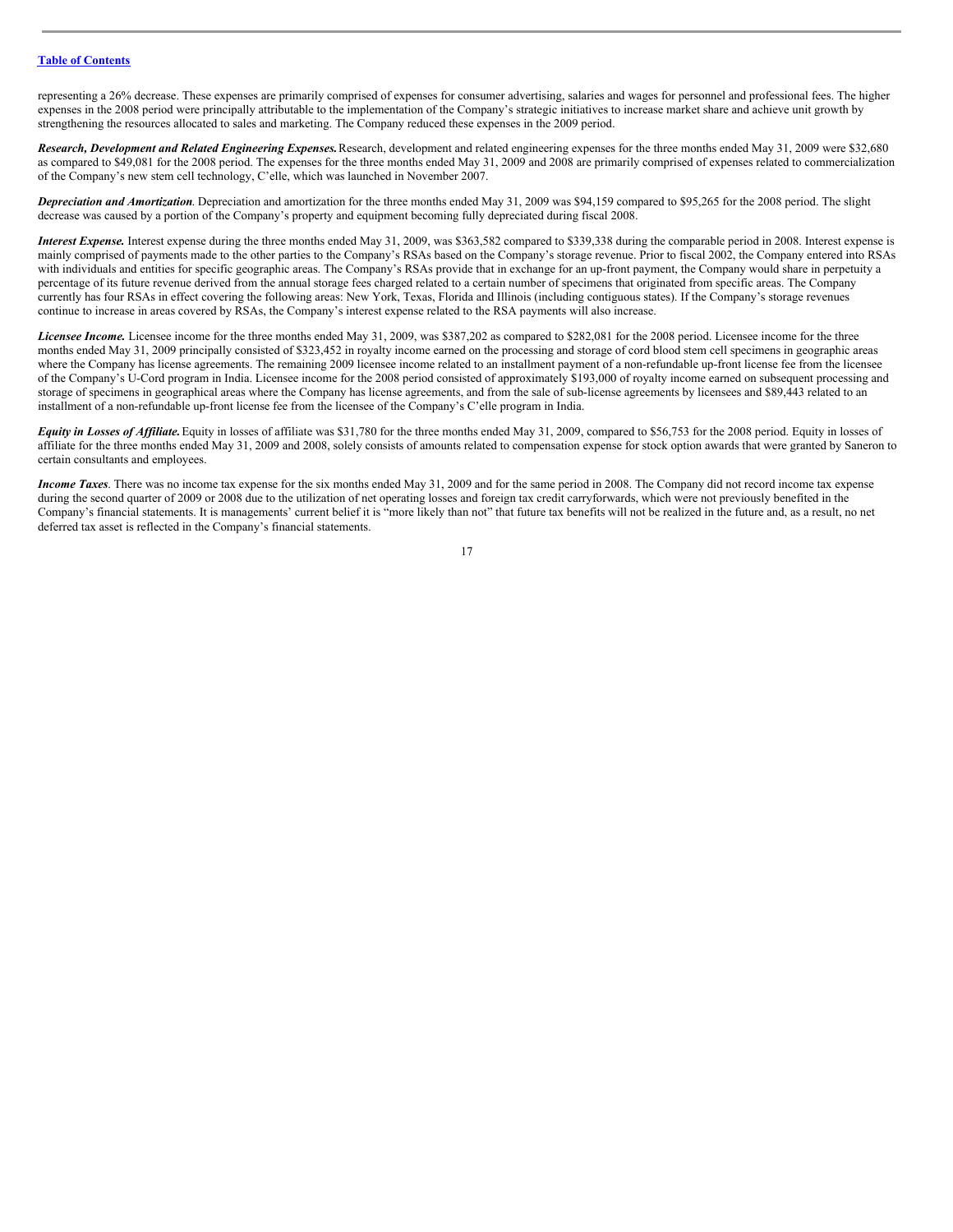## **Liquidity and Capital Resources**

Through May 31, 2009, the Company's principal source of cash has been from sales of its U-Cord program to customers, the sale of license agreements and proceeds ®from licensees. Currently, the Company's cash flow is derived primarily from sales relating to its storage services, including the initial fee and ongoing storage fees. The Company does not expect a change in its principal source of cash flow.

At May 31, 2009, the Company had cash and cash equivalents of \$5,154,539 as compared to \$3,566,366 at November 30, 2008. The increase in cash and cash equivalents during the six months ended May 31, 2009 was primarily attributable to the following:

Net cash provided by operating activities for the six months ended May 31, 2009 was \$1,743,151, which was primarily attributable to the Company's operating activities, including the receipt of the second \$100,000 installment payment from the sale of the Cryo-Cell de Venezuela licensee agreement and the receipt of the second installment payment from ACCPL of \$63,750.

Net cash used in operating activities for the six months ended May 31, 2008 was \$173,977, which was primarily attributable to the Company's net loss during the first six months of 2008.

Net cash used in investing activities for the six months ended May 31, 2009 was \$154,978, which was primarily attributable to the costs associated with the application and development of patents and the purchase of property and equipment.

Net cash used in investing activities for the six months ended May 31, 2008 was \$167,694, which was primarily attributable to the purchase of property and equipment and purchase of marketable securities.

There was no cash provided by or used in financing activities during the first six months of fiscal 2009 and 2008.

The Company does not have a line of credit or other type of financing instrument. The Company anticipates making non-discretionary capital expenditures of approximately \$300,000 over the next twelve months. The Company anticipates funding future property and equipment purchases with cash flows from operations.

The Company anticipates that its cash and cash equivalents, marketable securities and cash flows from operations will be sufficient to fund its known cash needs for at least the next 12 months. Cash flows from operations will depend primarily upon increasing revenues from sales of its umbilical cord blood cellular storage services and the C'elle service, and controlling expenses. If expected increases in revenues are not realized, or if expenses are higher than anticipated, the Company may be required to reduce or defer cash expenditures or otherwise manage its cash resources during the next 12 months so that they are sufficient to meet the Company's cash needs for that period. In addition, the Company may consider seeking equity or debt financing if deemed appropriate for its plan of operations, and if such financing can be obtained on acceptable terms. There is no assurance that the reductions in expenditures, if necessary, will not have an adverse effect on the Company's business operations, including sales activities and the development of new services and technology.

#### **Critical Accounting Policies**

The preparation of consolidated financial statements and related disclosures in conformity with accounting principles generally accepted in the United States requires estimates and assumptions that affect the reported amounts of assets and liabilities, revenues and expenses and related disclosures of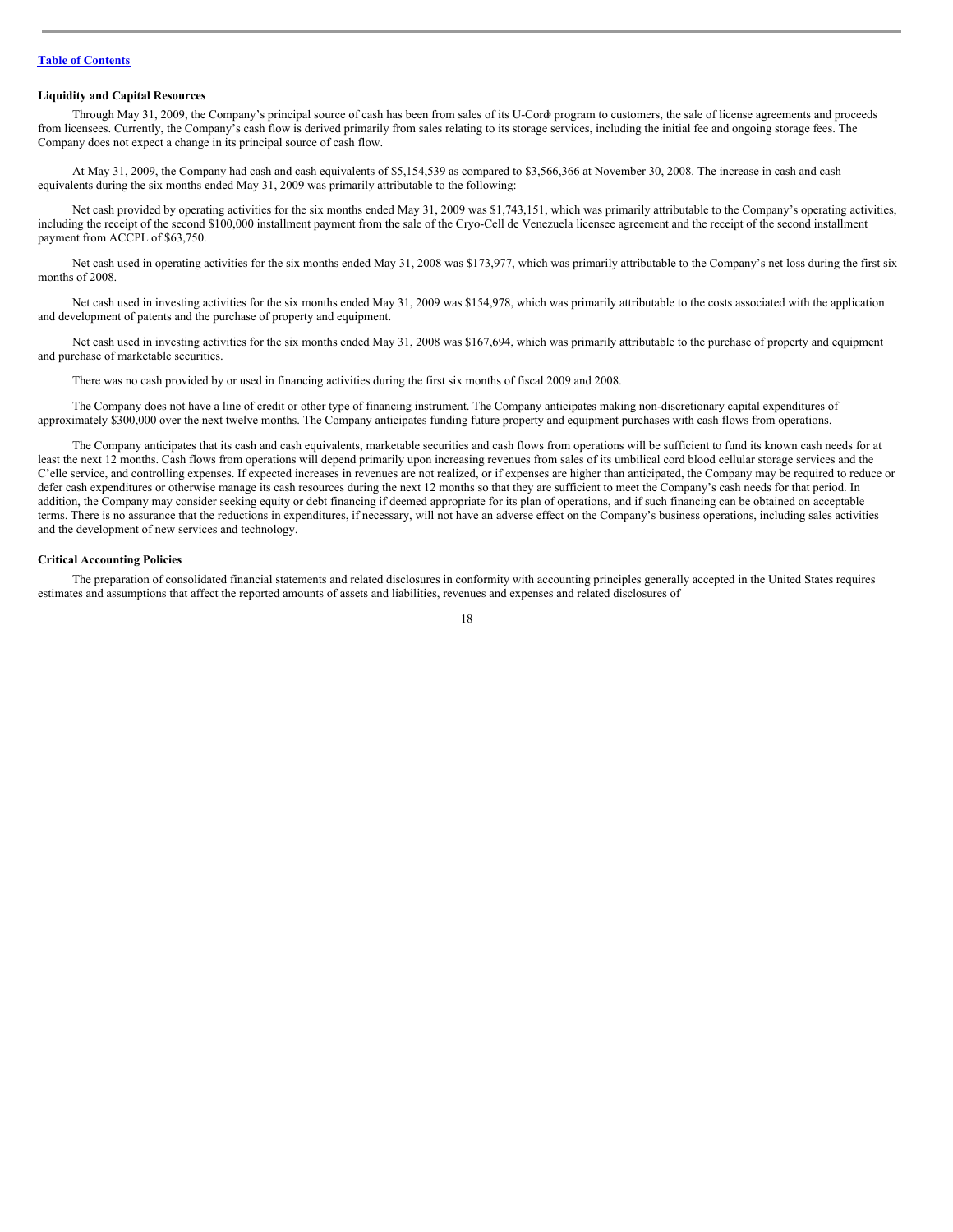contingent assets and liabilities in the consolidated financial statements and accompanying notes. The SEC has defined a company's critical accounting policies as the ones that are most important to the portrayal of the company's financial condition and results of operations, and which require the company to make its most difficult and subjective judgments, often as a result of the need to make estimates of matters that are inherently uncertain. The Company believes that its estimates and assumptions are reasonable under the circumstances; however, actual results may vary from these estimates and assumptions. We have identified the following critical accounting policies that affect the more significant judgments and estimates used in the preparation of the consolidated financial statements.

#### **Revenue Recognition**

The Company records revenue from processing and storage of specimens. The Company recognizes revenue in accordance with SEC Staff Accounting Bulletin No. 101, ("SAB 101") as amended by SEC Staff Accounting Bulletin No. 104, ("SAB 104"), and Emerging Issues Task Force Issue No. 00-21, *Revenue Arrangements with Multiple Deliverables* ("EITF No. 00-21") for all revenue transactions. The Company recognizes revenue from processing fees upon completion of processing and cellular storage fees ratably over the contractual storage period. Deferred revenue on the accompanying balance sheets includes the portion of the annual storage fee and the twenty-one year storage fee that is being recognized over the contractual storage period. As of May 31, 2009 and November 30, 2008, the current portion of deferred revenue is approximately \$4,800,000 and \$4,600,000, respectively, and the long-term portion of deferred revenue is approximately \$7,200,000 and \$7,100,000, respectively. The Company also records revenue from shipping and handling when earned. Shipping and handling costs are expensed and included in cost of sales.

#### **Accounts Receivable**

Accounts receivable consist of the amounts due from clients that have enrolled in the U-Cord<sup>®</sup> processing and storage program and amounts due from license affiliates and do not require collateral. Accounts receivable due from clients are due within 30 days and are stated at amounts due from clients net of an allowance for doubtful accounts. Accounts outstanding longer than the contractual payment terms are considered past due. The Company determines its allowance by considering the length of time accounts receivable are past due, the Company's previous loss history, and the customer's current ability to pay its obligations. Therefore, if the financial condition of the Company's clients were to deteriorate beyond the estimates, the Company may have to increase the allowance for doubtful accounts which could have a negative impact on earnings. The Company writes-off accounts receivable when they become uncollectible, and payments subsequently received on such receivables are credited to the allowance for doubtful accounts.

#### **Income Taxes**

Under the asset and liability method of SFAS No. 109*"Accounting for Income Taxes"*, deferred tax assets and liabilities are recognized for the estimated future tax consequences attributable to differences between financial statement carrying amounts of existing assets and liabilities and their respective tax bases. Deferred tax assets and liabilities are measured using enacted tax rates expected to be recovered or settled. The ultimate realization of our deferred tax assets depends upon generating sufficient future taxable income prior to the expiration of the tax attributes. In assessing the need for a valuation allowance we must project future levels of taxable income. This assessment requires significant judgment. We examine the evidence related to the recent history of tax losses, the economic conditions which we operate and our forecasts and projections to make that determination.

The Company adopted the provisions of FIN 48 on December 1, 2007. Previously, the Company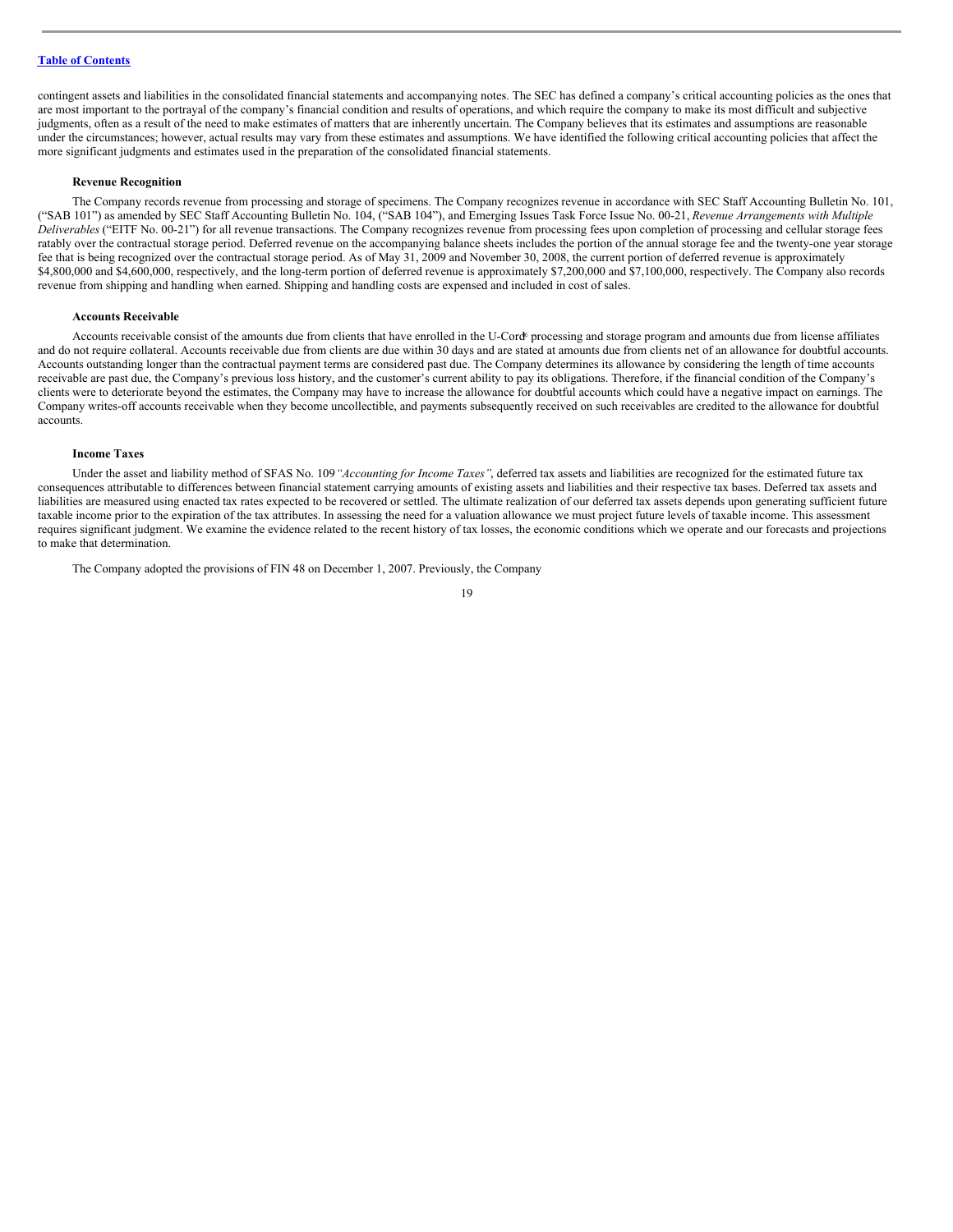had accounted for tax contingencies in accordance with SFAS 5. As required by FIN 48, which clarifies SFAS 109, the Company recognizes the financial statement benefit of a tax position only after determining that the relevant tax authority would more likely than not sustain the position following an audit. For tax positions meeting the more-likelythan-not threshold, the amount recognized in the financial statements is the largest benefit that has a greater than 50 percent likelihood of being realized upon ultimate settlement with the relevant tax authority. Increases or decreases to the unrecognized tax benefits could result from management's belief that a position can or cannot be sustained upon examination based on subsequent information or potential lapse of the applicable statute of limitation for certain tax positions.

The Company recognizes interest and penalties related to uncertain tax positions in income tax expense. As of the date of the adoption of FIN 48 and May 31, 2009, the Company had no provisions for interest or penalties related to uncertain tax positions.

#### **Investment in Saneron**

The Company made a significant investment in an entity that is involved in the area of stem cell research. The Company accounts for this investment under the equity method, and reviews its investment for impairment when there are indicators of possible impairment and, if necessary, adjusts the carrying value of such investment. The Company records equity in losses of affiliates until the investment balance is zero and only goodwill is remaining. The investment is reviewed annually to determine if an other than temporary impairment exists. The Company does not believe that an impairment exists as of May 31, 2009 and November 30, 2008. If actual future results are not consistent with the Company's assumptions and estimates, the Company may be required to record impairment charges in the future which could have a negative impact on earnings.

#### **Patents**

The Company incurs certain legal and related costs in connection with patent applications. If a future economic benefit is anticipated from the resulting patent or an alternate future use is available to the Company, such costs are capitalized and amortized over the expected life of the patent. The Company's assessment of future economic benefit involves considerable management judgment. A different conclusion could result in the reduction of the carrying value of these assets.

### **Revenue Sharing Agreements**

The Company has entered into RSAs with various parties whereby these parties contracted with the Company for a percentage of future storage revenues the Company generates from clients in specific geographical areas. The RSAs have no definitive term or termination provisions. The sharing applies to the storage fees for all specified specimens in the area up to the number covered in the contract. When the number of specimens is filled, any additional specimens stored in that area are not subject to revenue sharing. As there are empty spaces resulting from attrition, the Company agrees to fill them as soon as possible. The parties typically pay the Company a non-refundable upfront fee for the rights to these future payments. The Company had recognized these non-refundable fees as a long-term liability. Given the criteria under which these RSAs are established, cash payments on these contracts can fluctuate from period to period. All payments made to the other parties to the RSAs are recognized as interest expense. At such time as the total payments can be determined, the Company will commence amortizing these liabilities under the effective interest method. The Company does not intend to enter into additional RSAs.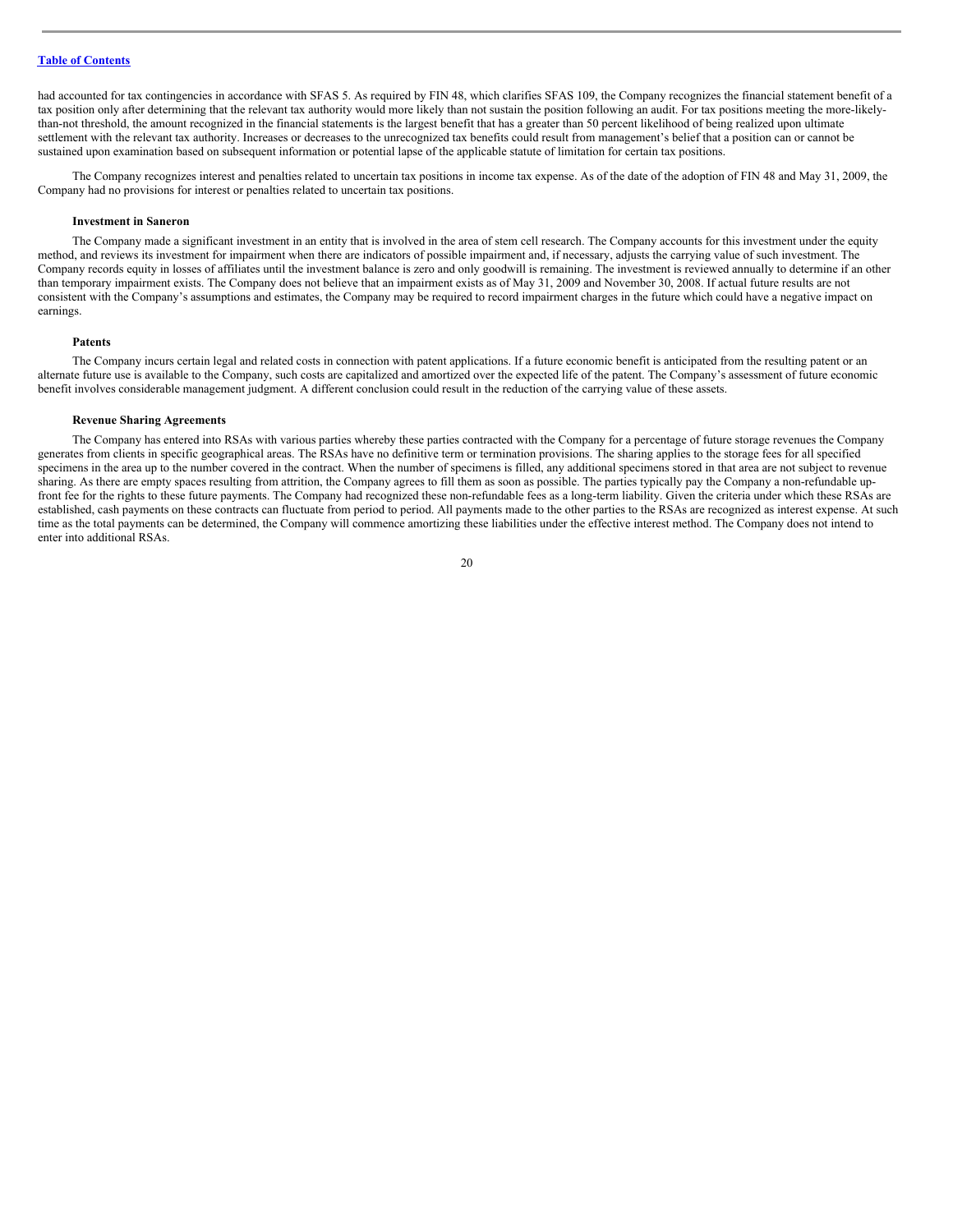## **License and Royalty Agreements**

The Company has entered into licensing agreements with certain investors in various international markets in an attempt to capitalize on the Company's technology. The investors typically pay a licensing fee to receive Company marketing programs, technology and know-how in a selected area. The investor may be given a right to sell sublicense agreements as well. As part of the accounting for the up-front license revenue, revenue from the up-front license fee is recognized based on such factors as when the payment is due, collectability and when all material services or conditions relating to the sale have been substantially performed based on the terms of the agreement. The Company has four active licensing agreements, one covering Mexico, Central America, and Ecuador, one covering Venezuela, and two covering India.

In addition to the license fee, the Company earns royalties on subsequent processing and storage revenues by the licensee in the selected area and a fee on any sub-license agreements that are sold by the licensee where applicable. The Company also processes and stores specimens sent directly from customers of sub-licensees in Mexico, Central America, Ecuador and Venezuela. These fees are included in revenue on the consolidated statements of operations and comprehensive income (loss). As part of the accounting for royalty revenue, the Company uses estimates and judgments based on historical processing and storage volume in determining the timing and amount of royalty revenue to recognize. The Company periodically, and at least annually, reviews license and royalty receivables for collectability and, if necessary, will record an expense for an allowance for uncollectible accounts. If the financial condition of the Company's sub-licensees were to deteriorate beyond the estimates, the Company may have to increase the allowance for doubtful accounts which could have a negative impact on earnings. If the licensee's customer base were to decrease, it would negatively impact the Company's ongoing license income.

### **Litigation**

The Company is periodically involved in litigation and regulatory proceedings incidental to the conduct of our business and the Company expects that it will be involved in such litigation and regulatory proceedings from time to time. The Company regularly reviews any such litigation and regulatory proceedings for possible adverse outcomes, and provides estimates for the possible liability to the Company from such adverse outcomes, as it considers appropriate.

#### **Product Warranty and Cryo-Cell Cares<sup>TM</sup> Program**

In December 2005, the Company began providing its customers enrolled under the new pricing structure with a payment warranty under which the Company agrees to pay \$50,000 to its client if the U-Cord® product retrieved is used for a stem cell transplant for the donor or an immediate family member and fails to engraft, subject to various restrictions. Additionally, under the Cryo-Cell Cares™ program, the Company will pay \$10,000 to the client to offset personal expenses if the U-Cord® product is used for bone marrow reconstitution in a myeloblative transplant procedure. The Company has not experienced any claims under the warranty program nor has it incurred costs related to these warranties. The Company does not maintain insurance for this warranty program and therefore maintains reserves to cover estimated potential liabilities. The Company accounts for the warranty as an obligation and recognizes the obligation in accordance with SFAS 5, *Accounting for Contingencies*. The Company's reserve balance is based on the \$50,000 maximum payment and the \$10,000 maximum expense reimbursement multiplied by formulas to determine the projected number of units requiring a payout. The Company determined the estimated expected usage and engraftment failure rates based on an analysis of the Company's historical usage and failure rates and the historical usage and failure rates in other private and public cord blood banks based on published data. The Company's estimates of expected usage and engraftment failure could change as a result of changes in actual usage rates or failure rates and such changes would require an adjustment to the established reserves. The historical usage and failure rates have been very low and a small increase in the number of transplants or engraftment failures could cause a significant increase in the estimated rates used in determining our reserve. In addition, the reserve will increase as additional U-Cord® specimens are stored which are subject to the warranty.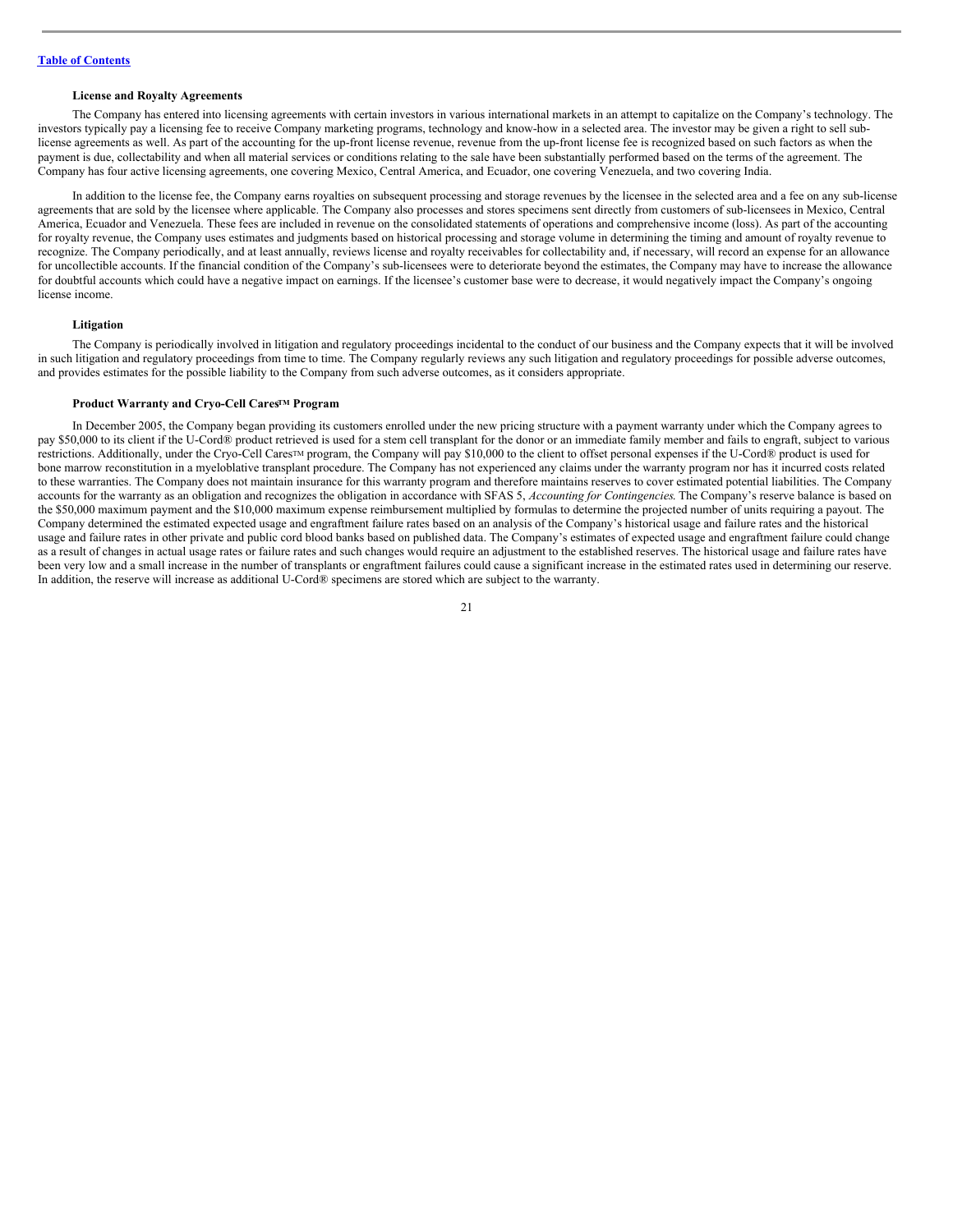### **Off-Balance Sheet Arrangements**

The Company has no off-balance sheet arrangements that have or are reasonable likely to have a current or future effect on its financial condition, changes in financial condition, revenues or expenses, results of operations, liquidity, capital expenditures or capital resources that is material to investors.

### **Forward Looking Statements**

This Form 10-Q, press releases and certain information provided periodically in writing or orally by the Company's officers or its agents may contain statements which constitute "forward-looking statements" within the meaning of Section 27A of the Securities Act of 1933, as amended and Section 21E of the Securities Exchange Act of 1934, as amended. The terms "Cryo-Cell International, Inc.," "Cryo-Cell," "Company," "we," "our" and "us" refer to Cryo-Cell International, Inc. The words "expect," "anticipate", "believe," "goal," "strategy", "plan," "intend," "estimate" and similar expressions and variations thereof, if used, are intended to specifically identify forward-looking statements. Those statements appear in a number of places in this Form 10-Q and in other places, and include statements regarding the intent, belief or current expectations of the Company, its directors or its officers with respect to, among other things:

- (i) our future performance and operating results;
- (ii) our future operating plans;
- (iii) our liquidity and capital resources; and
- (iv) our legal proceedings

Investors and prospective investors are cautioned that any such forward-looking statements are not guarantees of future performance and involve risks and uncertainties, and that actual results may differ materially from those projected in the forward-looking statements as a result of various factors. The factors that might cause such differences include, among others, the risk factors set forth in "Management's Discussion and Analysis of Financial Condition and Results of Operations – Forward-Looking Information" of our most recent Annual Report on Form 10-K and the following:

- (i) any adverse effect or limitations caused by recent increases in government regulation of stem cell storage facilities;
- (ii) any increased competition in our business;
- (iii) any decrease or slowdown in the number of people seeking to store umbilical cord blood stem cells or decrease in the number of people paying annual storage fees;
- (iv) market acceptance of the Company's C'elle service will require publication of scientific studies, consumer awareness, and the development of new therapies from the C'elle technology, none of which are certain;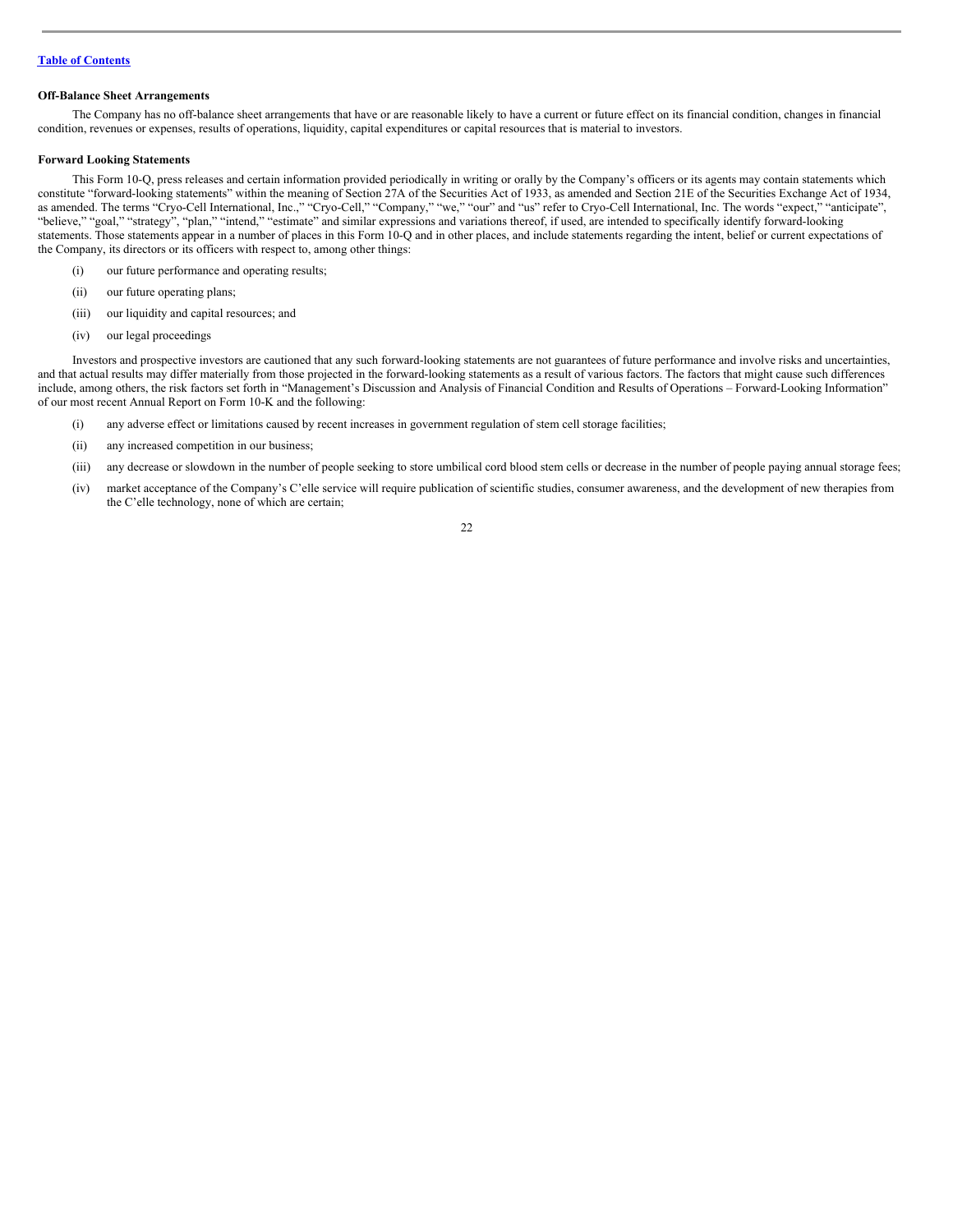- (v) any new services relating to other types of stem cells that have not yet been offered commercially, and there is no assurance that other stem cell services will be launched or will gain market acceptance;
- (vi) any adverse impacts on revenue or operating margins due to the costs associated with increased growth in our business, including the possibility of unanticipated costs relating to the operation of our facility and costs relating to the commercial launch of the placental stem cell service offering or any other new types of stem cells;
- (vii) any unique risks posed by our international activities, including but not limited to local business laws or practices that diminish our affiliates' ability to effectively compete in their local markets;
- (viii) any technological or medical breakthroughs that would render the Company's business of stem cell preservation obsolete;
- (ix) any material failure or malfunction in our storage facilities; or any natural disaster or act of terrorism that adversely affects stored specimens;
- (x) any adverse results to our prospects, financial condition or reputation arising from any material failure or compromise of our information systems;
- (xi) the costs associated with defending or prosecuting litigation matters, particularly including litigation related to intellectual property, and any material adverse result from such matters;
- (xii) any negative consequences resulting from deriving, shipping and storing specimens at a second location;
- (xiii) current market, business and economic conditions in general and in our industry in particular;
- (xiv) any adverse performance by or relations with any of our licensees; and
- (xv) other factors many of which are beyond our control

We undertake no obligation to publicly update or revise the forward-looking statements made in this Form 10-Q to reflect events or circumstances after the date of this Form 10-Q or to reflect the occurrence of unanticipated events.

Readers are cautioned not to place undue reliance on these forward-looking statements, which reflect management's analysis only as of the date hereof. Cryo-Cell International, Inc. undertakes no obligation to publicly revise these forward-looking statements to reflect events or circumstances that arise after the date hereof. Readers should carefully review the risk factors described in other documents the Company files from time to time with the Securities and Exchange Commission, including the Annual Report on Form 10-K filed by the Company and any Current Reports on Form 8-K filed by the Company.

<span id="page-22-0"></span>**Item 3. Quantitative and Qualitative Disclosures About Market Risk.**

Not applicable.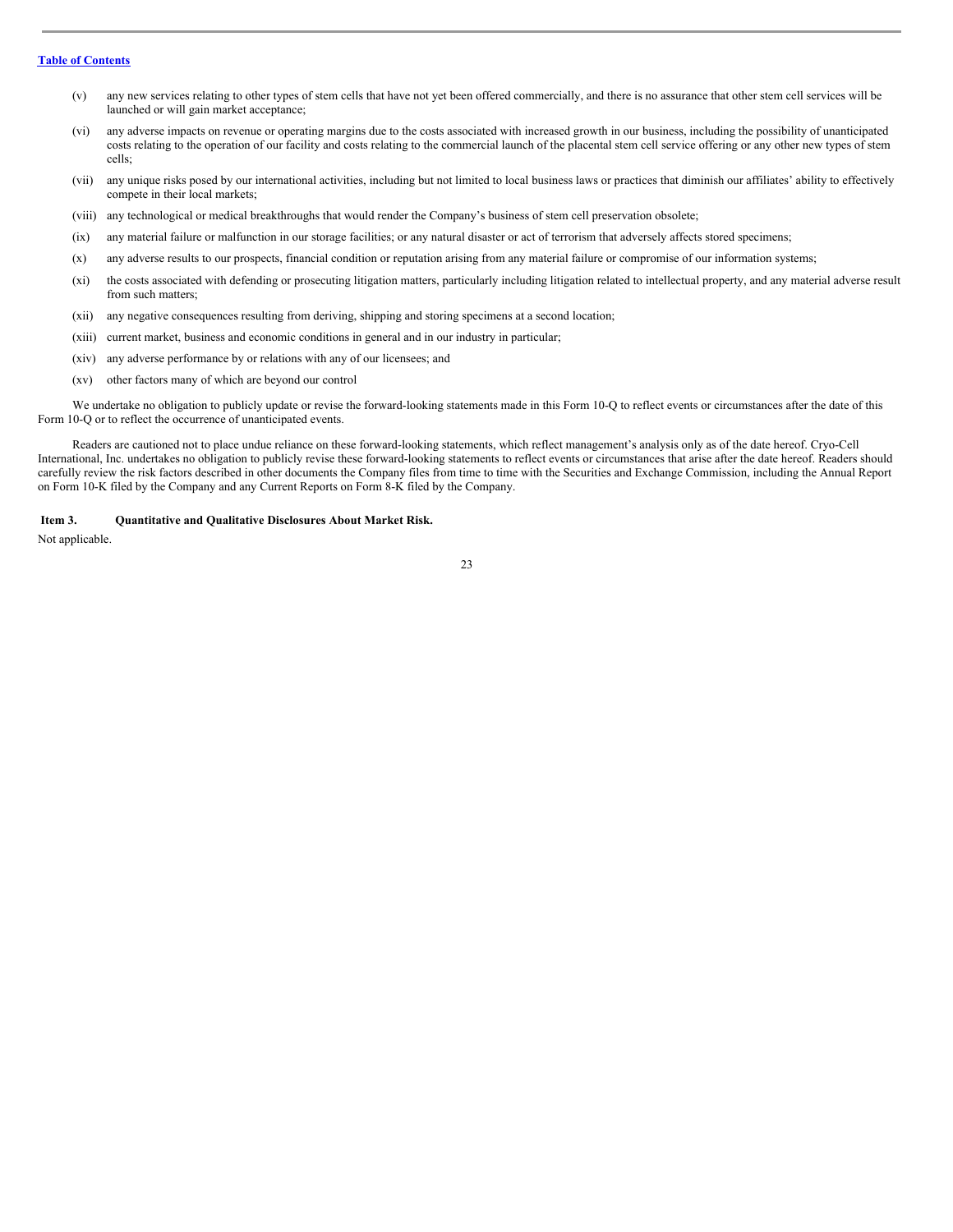### <span id="page-23-0"></span>**Item 4. Controls and Procedures**

#### **Evaluation of Disclosure Controls and Procedures**

Based on their most recent review, as of the end of the period covered by this report, the Company's principal executive officer and principal financial officer have concluded that the Company's disclosure controls and procedures are effective to provide reasonable assurance that information required to be disclosed by the Company in the reports that it files or submits under the Securities Exchange Act of 1934, as amended, is accumulated and communicated to the Company's management, including its principal executive officer and principal financial officer, as appropriate to allow timely decisions regarding required disclosure and are effective to ensure that such information is recorded, processed, summarized and reported within the time periods specified in the SEC's rules and forms.

### **Changes in Internal Control Over Financial Reporting**

There have been no changes in the Company's internal control over financial reporting (as such term is defined in Rules 13a-15(f) and 15d-15(f) under the Exchange Act) during the six months ended May 31, 2009 that have materially affected, or are reasonably likely to materially affect, the Company's internal control over financial reporting.

#### **Limitations on the Effectiveness of Controls**

Our management, including our CEO and CFO, does not expect that our disclosure controls and internal controls will prevent all error and all fraud. A control system, no matter how well conceived and operated, can provide only reasonable, not absolute, assurance that the objectives of the control system are met. Further, the design of a control system must reflect the fact that there are resource constraints, and the benefits of controls must be considered relative to their costs. Because of the inherent limitations in all control systems, no evaluation of controls can provide absolute assurance that all control issues and instances of fraud, if any, within the company have been detected. These inherent limitations include the realities that judgments in decision-making can be faulty, and that breakdowns can occur because of simple error or mistake. Additionally, controls can be circumvented by the individual acts of some persons, by collusion of two or more people, or by management or board override of the control.

The design of any system of controls also is based in part upon certain assumptions about the likelihood of future events, and there can be no assurance that any design will succeed in achieving its stated goals under all potential future conditions; over time, control may become inadequate because of changes in conditions, or the degree of compliance with the policies or procedures may deteriorate. Because of the inherent limitations in a cost-effective control system, misstatements due to error or fraud may occur and not be detected.

# **CEO and CFO Certifications**

Appearing as exhibits 31.1 and 31.2 to this report there are Certifications of the CEO and the CFO. The Certifications are required in accordance with Section 302 of the Sarbanes-Oxley Act of 2002 (the Section 302 Certifications). This Item of this report is the information concerning the evaluation referred to in the Section 302 Certifications and this information should be read in conjunction with the Section 302 Certifications for a more complete understanding of the topics presented.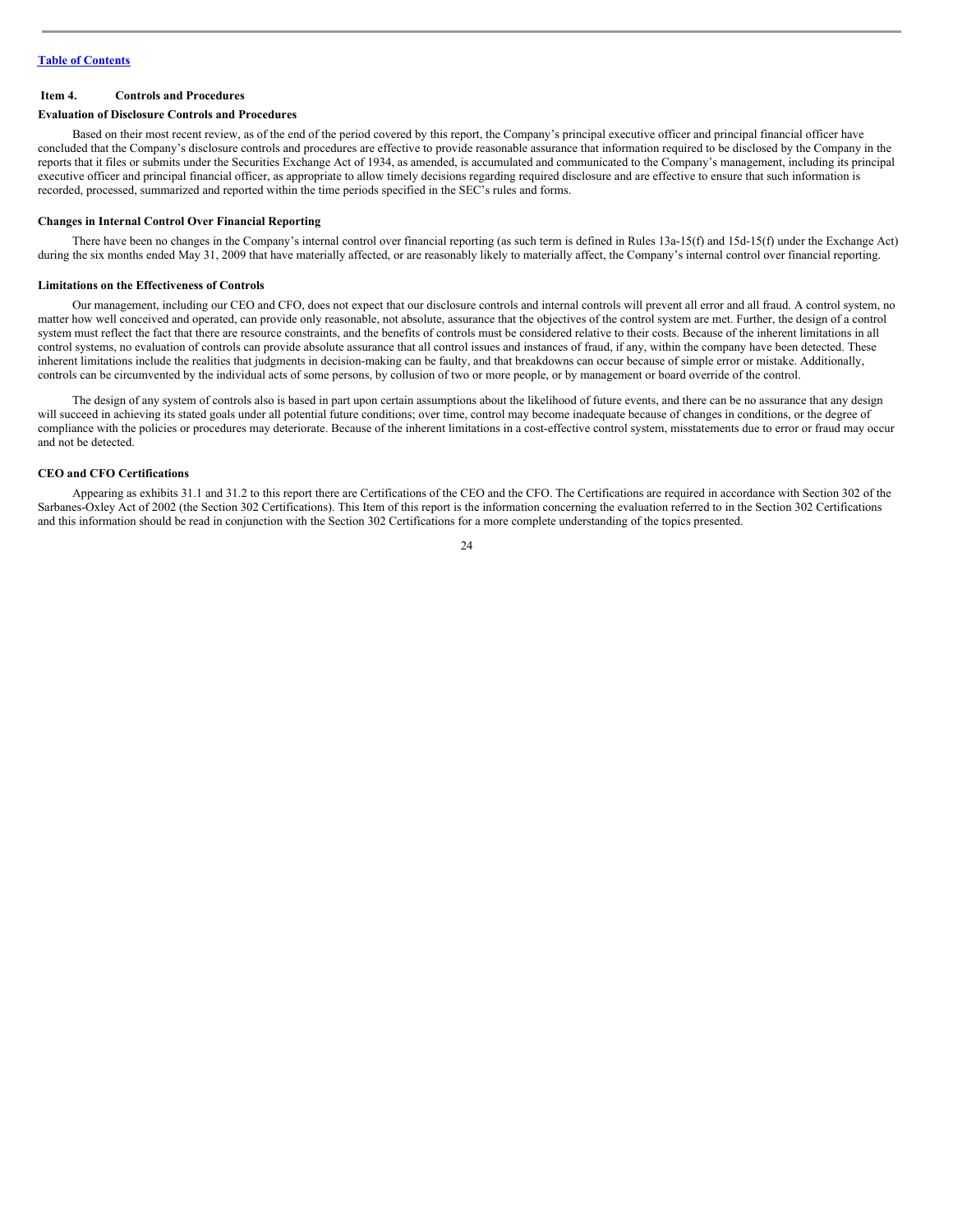# <span id="page-24-0"></span>**PART II - OTHER INFORMATION**

# <span id="page-24-1"></span>**ITEM 1. LEGAL PROCEEDINGS**

Incorporated by reference to Part I. Financial Statements – Notes to Consolidated Financial Statements – Note 3.

# <span id="page-24-2"></span>**ITEM 1A. RISK FACTORS**

Not applicable.

- <span id="page-24-3"></span>**ITEM 2. UNREGISTERED SALES OF EQUITY SECURITIES AND USE OF PROCEEDS**
- None.
- <span id="page-24-4"></span>**ITEM 3. DEFAULTS UPON SENIOR SECURITIES**

None.

<span id="page-24-5"></span>**ITEM 4. SUBMISSION OF MATTERS TO A VOTE OF SECURITY HOLDERS**

Not applicable.

# <span id="page-24-6"></span>**ITEM 5. OTHER INFORMATION**

None.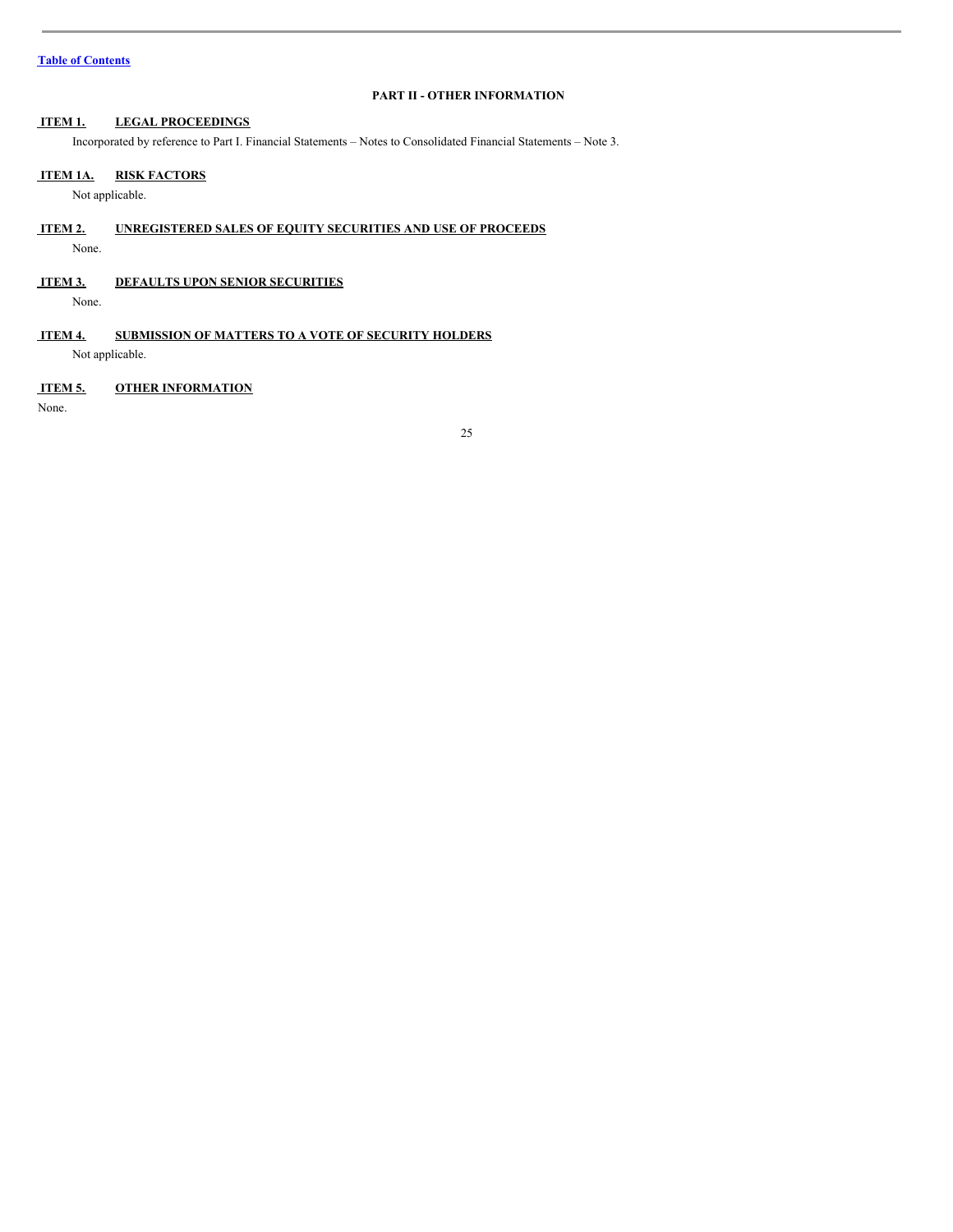# <span id="page-25-0"></span>**ITEM 6. EXHIBITS**

- (a) Exhibits
	- 31.1 Certification of CEO Pursuant to Section 302 of the Sarbanes-Oxley Act of 2002*(filed herewith)*.
	- 31.2 Certification of CFO Pursuant to Section 302 of the Sarbanes-Oxley Act of 2002*(filed herewith)*.
	- 32 Certification Pursuant to 18 U.S.C. Section 1350, as Adopted Pursuant to Section 906 of the Sarbanes-Oxley Act of 2002.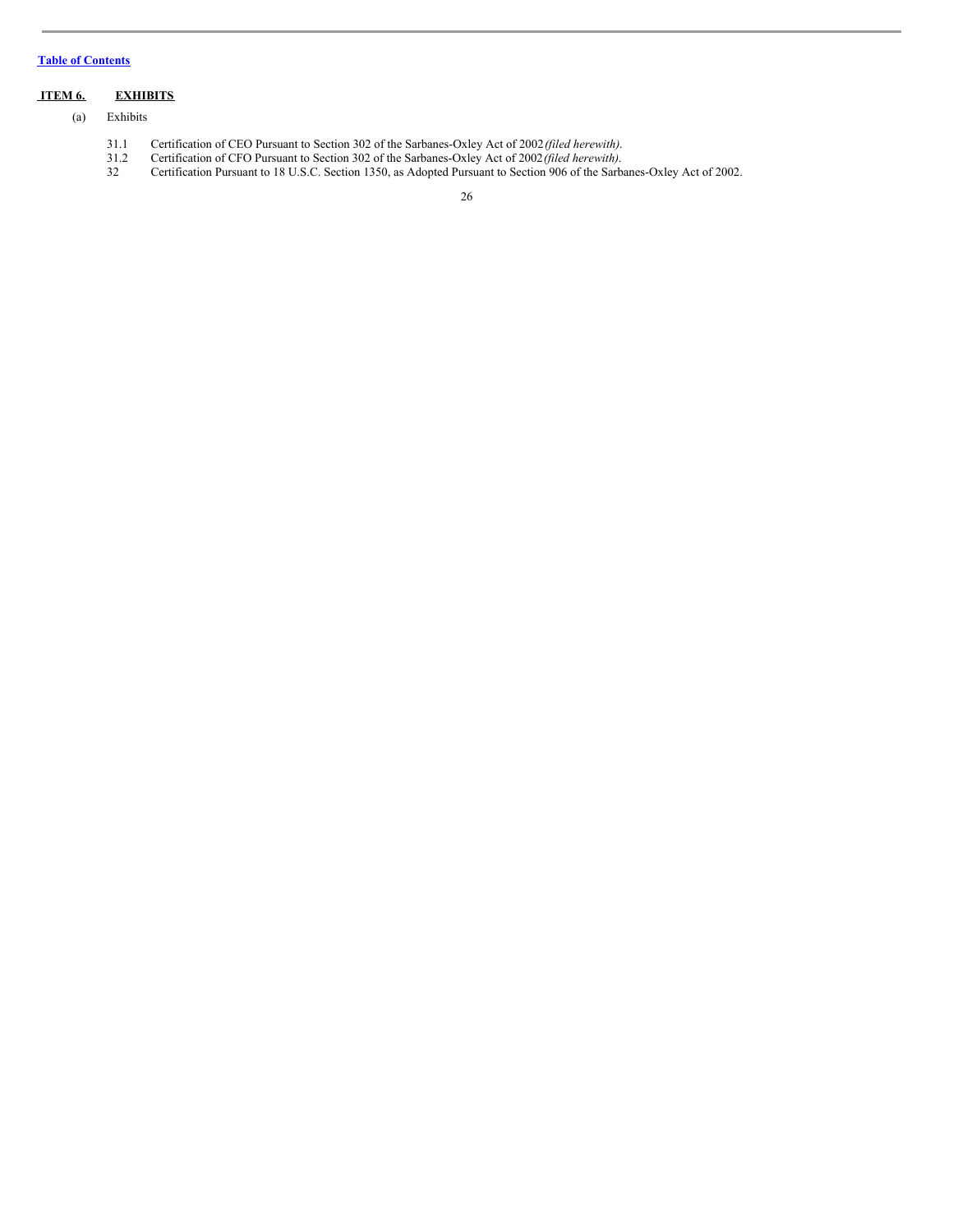# <span id="page-26-0"></span>**SIGNATURES**

In accordance with Section 13 or 15(d) of the Securities Exchange Act of 1934, the registrant has duly caused this report to be signed on its behalf by the undersigned thereunto duly authorized.

Cryo-Cell International, Inc.

/s/ MERCEDES WALTON Mercedes Walton Chief Executive Officer

Cryo-Cell International, Inc.

/s/ JILL TAYMANS

Jill M. Taymans Vice President, Finance

Date: July 10, 2009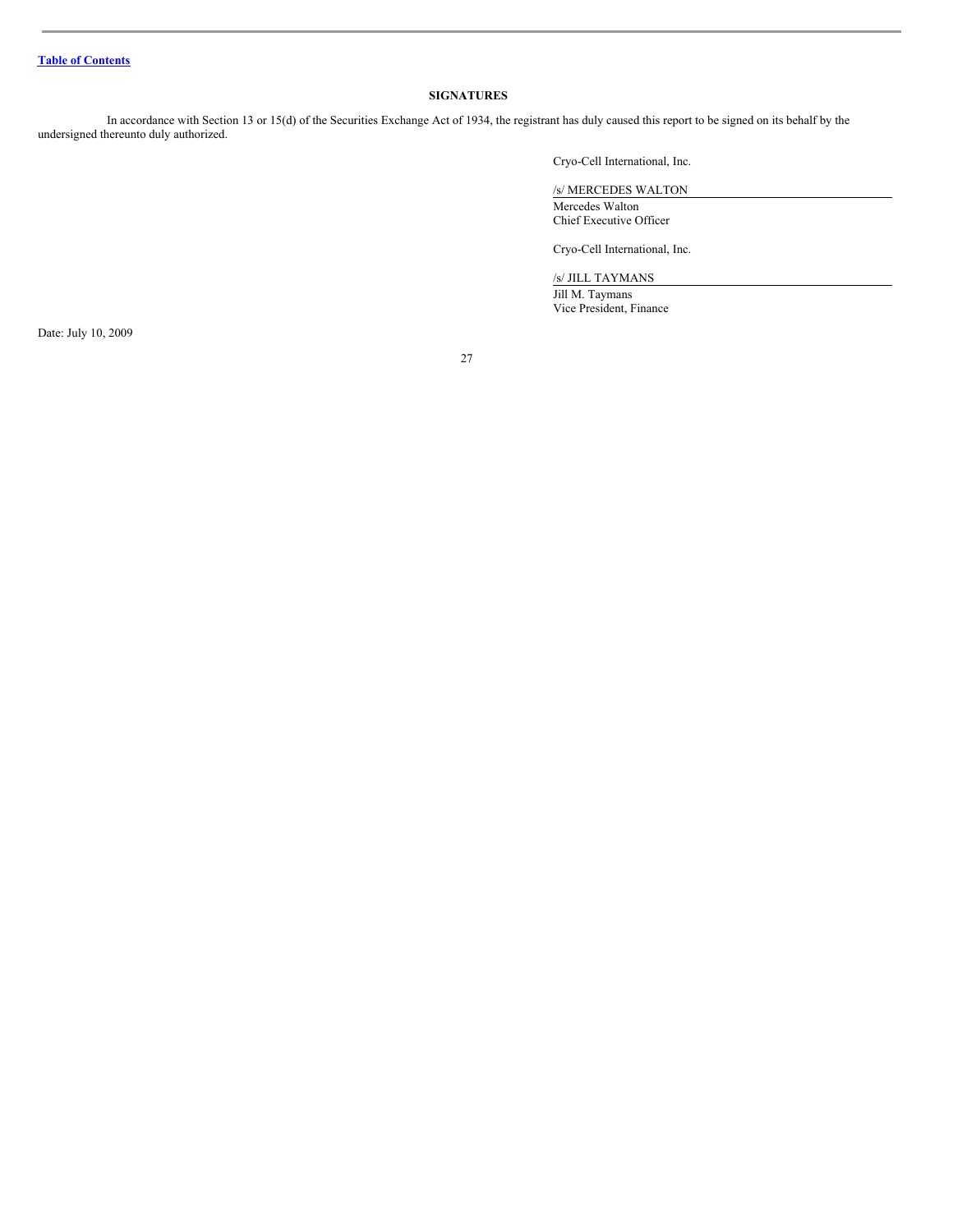# CERTIFICATION OF CHIEF EXECUTIVE OFFICER

I, Mercedes Walton, certify that:

- 1. I have reviewed this quarterly report on Form 10-Q of Cryo-Cell International, Inc. (the "Registrant");
- 2. Based on my knowledge, this report does not contain any untrue statement of a material fact or omit to state a material fact necessary to make the statements made, in light of the circumstances under which such statements were made, not misleading with respect to the period covered by this report;
- 3. Based on my knowledge, the financial statements, and other financial information included in this report, fairly present in all material respects the financial condition, results of operations and cash flows of the registrant as of, and for, the periods presented in this report;
- 4. The Registrant's other certifying officer(s) and I are responsible for establishing and maintaining disclosure controls and procedures (as defined in Exchange Act Rules 13a-15(e) and 15d-15(e)) for the Registrant and have:

(a) Designed such disclosure controls and procedures, or caused such disclosure controls and procedures to be designed under our supervision, to ensure that material information relating to the Registrant, including its consolidated subsidiaries, is made known to us by others within those entities, particularly during the period in which this quarterly report is being prepared;

(b) Designed such internal control over financial reporting, or caused such internal control over financial reporting to be designed under our supervision, to provide reasonable assurance regarding the reliability of financial reporting and the preparation of financial statements for external purposes in accordance with generally accepted accounting principles;

(c) Evaluated the effectiveness of the Registrant's disclosure controls and procedures and presented in this report our conclusions about the effectiveness of the disclosure controls and procedures, as of the end of the period covered by this report based on such evaluation; and

(d) disclosed in this report any change in the Registrant's internal control over financial reporting that occurred during the Registrant's most recent fiscal quarter that has materially affected, or is reasonably likely to materially affect, the Registrant's internal control over financial reporting;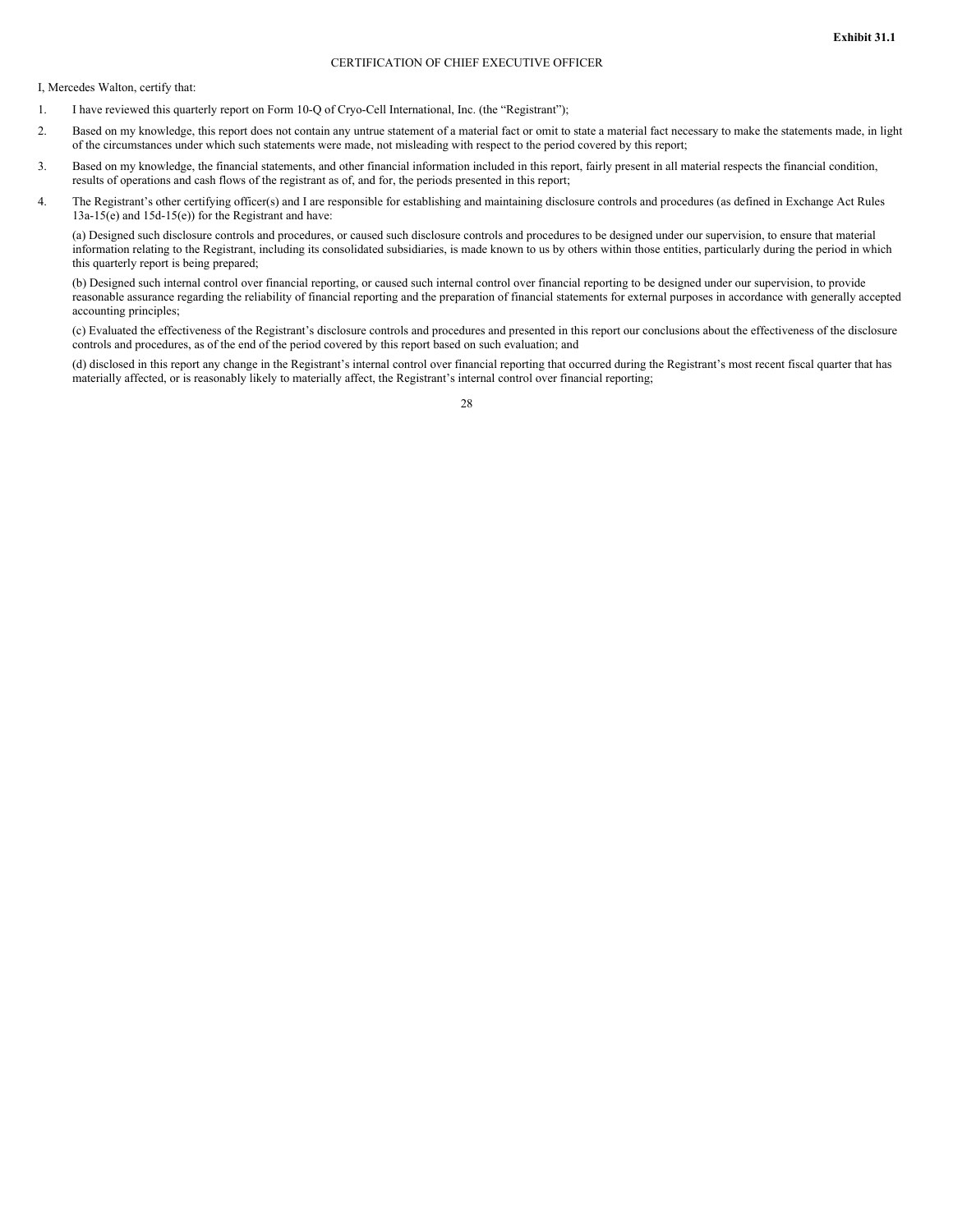5. The Registrant's other certifying officer(s) and I have disclosed, based on our most recent evaluation of internal control over financial reporting, to the Registrant's auditors and the audit committee of the Registrant's board of directors (or persons performing the equivalent functions):

(a) All significant deficiencies and material weaknesses in the design or operation of internal control over financial reporting which are reasonably likely to adversely affect the Registrant's ability to record, process, summarize and report financial information; and

(b) Any fraud, whether or not material, that involves management or other employees who have a significant role in the Registrant's internal control over financial reporting.

Dated: July 10, 2009

| /s/ Mercedes Walton |  |
|---------------------|--|
| Mercedes Walton     |  |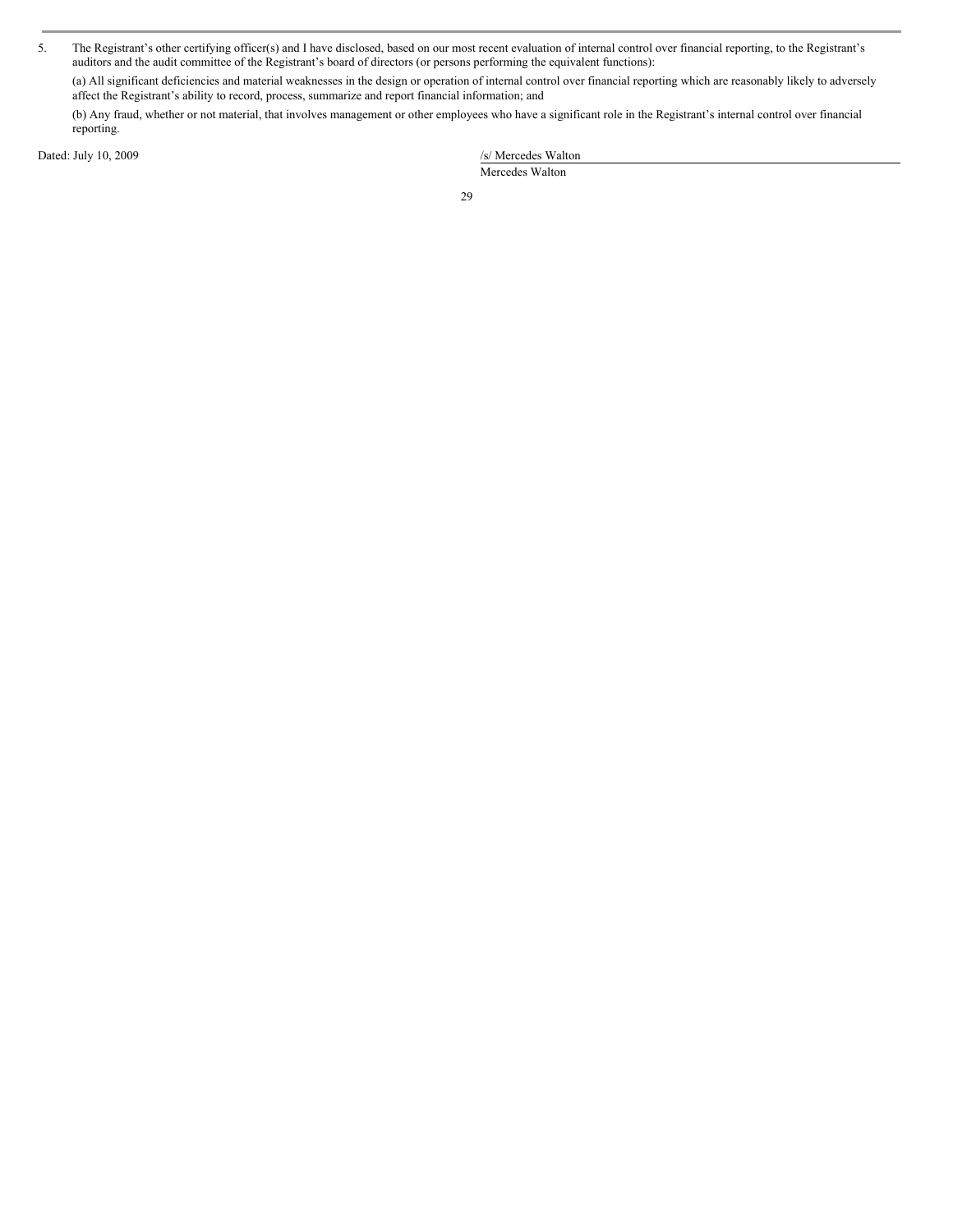# CERTIFICATION OF CHIEF FINANCIAL OFFICER

I, Jill M. Taymans, certify that:

- 1. I have reviewed this quarterly report on Form 10-Q of Cryo-Cell International, Inc. (the "Registrant");
- 2. Based on my knowledge, this report does not contain any untrue statement of a material fact or omit to state a material fact necessary to make the statements made, in light of the circumstances under which such statements were made, not misleading with respect to the period covered by this report;
- 3. Based on my knowledge, the financial statements, and other financial information included in this report, fairly present in all material respects the financial condition, results of operations and cash flows of the registrant as of, and for, the periods presented in this report;
- 4. The Registrant's other certifying officer(s) and I are responsible for establishing and maintaining disclosure controls and procedures (as defined in Exchange Act Rules 13a-15(e) and 15d-15(e)) for the Registrant and have:

(a) Designed such disclosure controls and procedures, or caused such disclosure controls and procedures to be designed under our supervision, to ensure that material information relating to the Registrant, including its consolidated subsidiaries, is made known to us by others within those entities, particularly during the period in which this quarterly report is being prepared;

(b) Designed such internal control over financial reporting, or caused such internal control over financial reporting to be designed under our supervision, to provide reasonable assurance regarding the reliability of financial reporting and the preparation of financial statements for external purposes in accordance with generally accepted accounting principles;

(c) Evaluated the effectiveness of the Registrant's disclosure controls and procedures and presented in this report our conclusions about the effectiveness of the disclosure controls and procedures, as of the end of the period covered by this report based on such evaluation; and

(d) disclosed in this report any change in the Registrant's internal control over financial reporting that occurred during the Registrant's most recent fiscal quarter that has materially affected, or is reasonably likely to materially affect, the Registrant's internal control over financial reporting;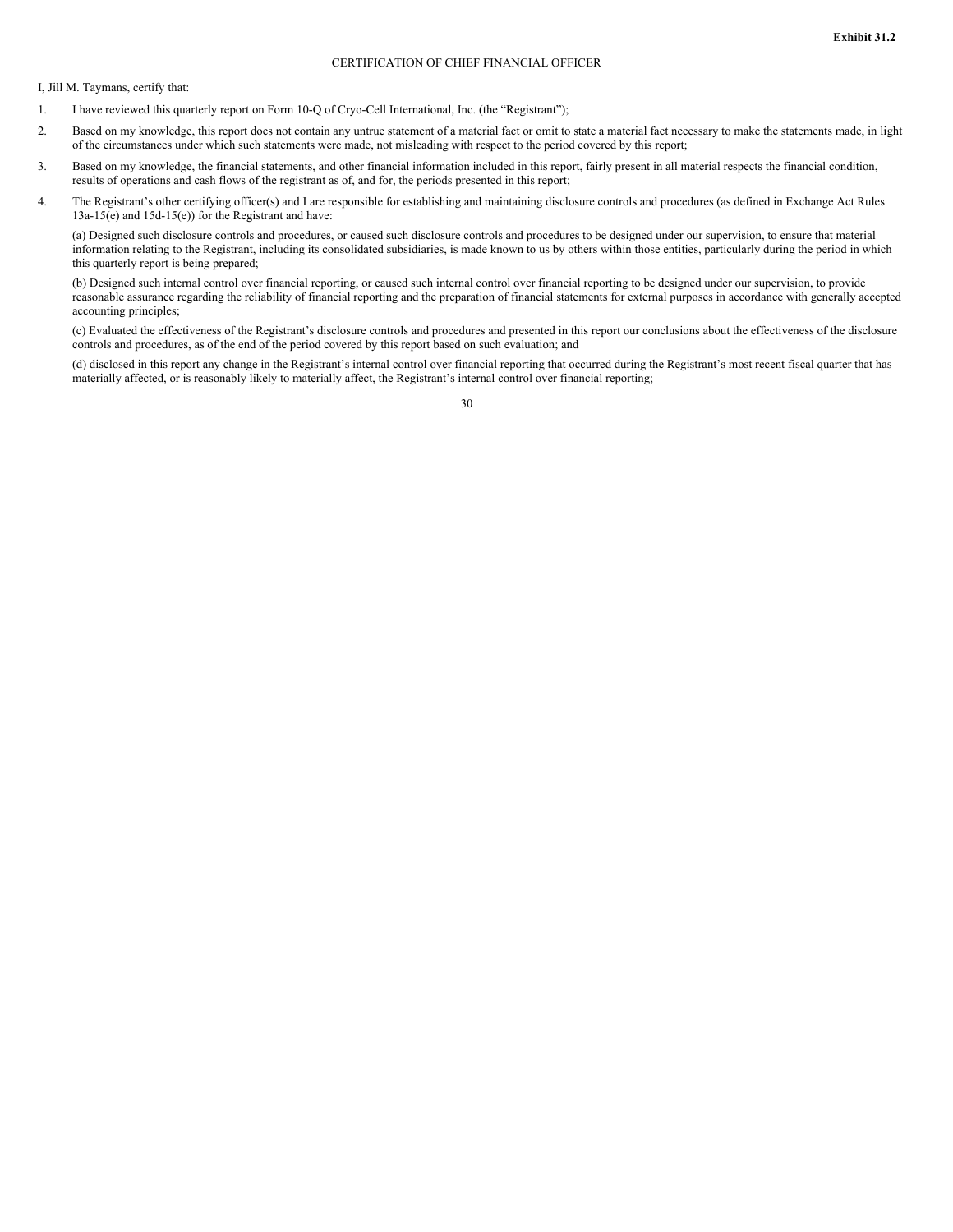5. The Registrant's other certifying officer(s) and I have disclosed, based on our most recent evaluation of internal control over financial reporting, to the Registrant's auditors and the audit committee of the Registrant's board of directors (or persons performing the equivalent functions):

(a) All significant deficiencies and material weaknesses in the design or operation of internal control over financial reporting which are reasonably likely to adversely affect the Registrant's ability to record, process, summarize and report financial information; and

(b) Any fraud, whether or not material, that involves management or other employees who have a significant role in the Registrant's internal control over financial reporting.

Dated: July 10, 2009

| /s/ Jill M. Taymans |  |
|---------------------|--|
| Jill M. Taymans     |  |